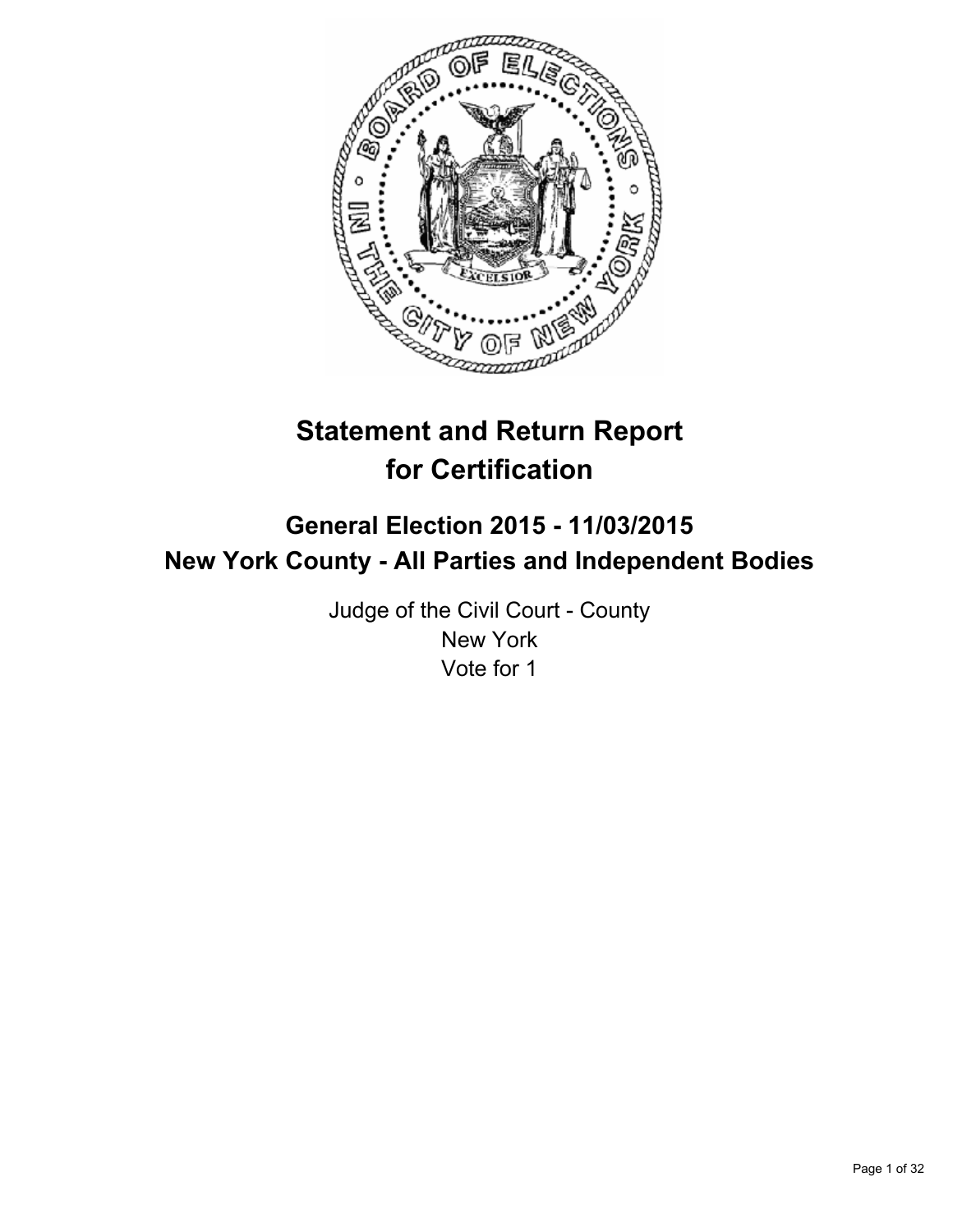

| <b>PUBLIC COUNTER</b>                                    | 3,138        |
|----------------------------------------------------------|--------------|
| <b>EMERGENCY</b>                                         | 0            |
| ABSENTEE/MILITARY                                        | 107          |
| <b>AFFIDAVIT</b>                                         | 39           |
| <b>Total Ballots</b>                                     | 3,284        |
| Less - Inapplicable Federal/Special Presidential Ballots | 0            |
| <b>Total Applicable Ballots</b>                          | 3,284        |
| TA-TANISHA JAMES (DEMOCRATIC)                            | 2,434        |
| ABRAHAM BRACIN (WRITE-IN)                                | 1            |
| ALEXIA CLAYBORNE (WRITE-IN)                              | 1            |
| AMIT BAGGA (WRITE-IN)                                    | 1            |
| ANITA RAYE KENNEDY (WRITE-IN)                            | 1            |
| BRIAN J. SHEEHAN (WRITE-IN)                              | 1            |
| DONALD HAY (WRITE-IN)                                    | 1            |
| DONALD TRUMP (WRITE-IN)                                  | 1            |
| ED FACCIO (WRITE-IN)                                     | 1            |
| GLORIA BROWNE MARSHALL (WRITE-IN)                        | 1            |
| <b>GRACE MENG (WRITE-IN)</b>                             | 1            |
| HELENE JNANE (WRITE-IN)                                  | 2            |
| HERB LENDON (WRITE-IN)                                   | 1            |
| JAMES RHODES (WRITE-IN)                                  | 1            |
| JAY P. HIRSCHSON (WRITE-IN)                              | 1            |
| JEREMY SCHIFFRES (WRITE-IN)                              | 1            |
| JOHN JONES (WRITE-IN)                                    | 1            |
| JOHN MCCAIN (WRITE-IN)                                   | 1            |
| JOHN QUINCY ADAMS (WRITE-IN)                             | 1            |
| JOHN SMITH (WRITE-IN)                                    | 1            |
| JORDAN AUSTANDER (WRITE-IN)                              | 1            |
| KALVIN LEE (WRITE-IN)                                    | 1            |
| KENNETH A. WIND ESQ (WRITE-IN)                           | 1            |
| KEVIN KIM (WRITE-IN)                                     | 1            |
| LAUREN JONES (WRITE-IN)                                  | 1            |
| LEX LUTHER (WRITE-IN)                                    | 1            |
| MARC AGNIFILO (WRITE-IN)                                 | 1            |
| MARK LEVIN (WRITE-IN)                                    | 1            |
| MIKE JUDGE (WRITE-IN)                                    | 1            |
| NANCY WANN (WRITE-IN)                                    | 1            |
| NICK LUNGO (WRITE-IN)                                    | 1            |
| NILS LENNARTSON (WRITE-IN)                               | 1            |
| PAUL J. KEFER (WRITE-IN)                                 | 1            |
| RACHAEL HARDING (WRITE-IN)                               | 1            |
| RANDY ENG (WRITE-IN)                                     | 1            |
| ROBERT KALISH (WRITE-IN)                                 | 1            |
| ROBERT L. PEREA (WRITE-IN)                               | 1            |
| RUTHANN ROBSON (WRITE-IN)                                | 1            |
| STEPHANIE ZYCWSKI (WRITE-IN)                             | $\mathbf{1}$ |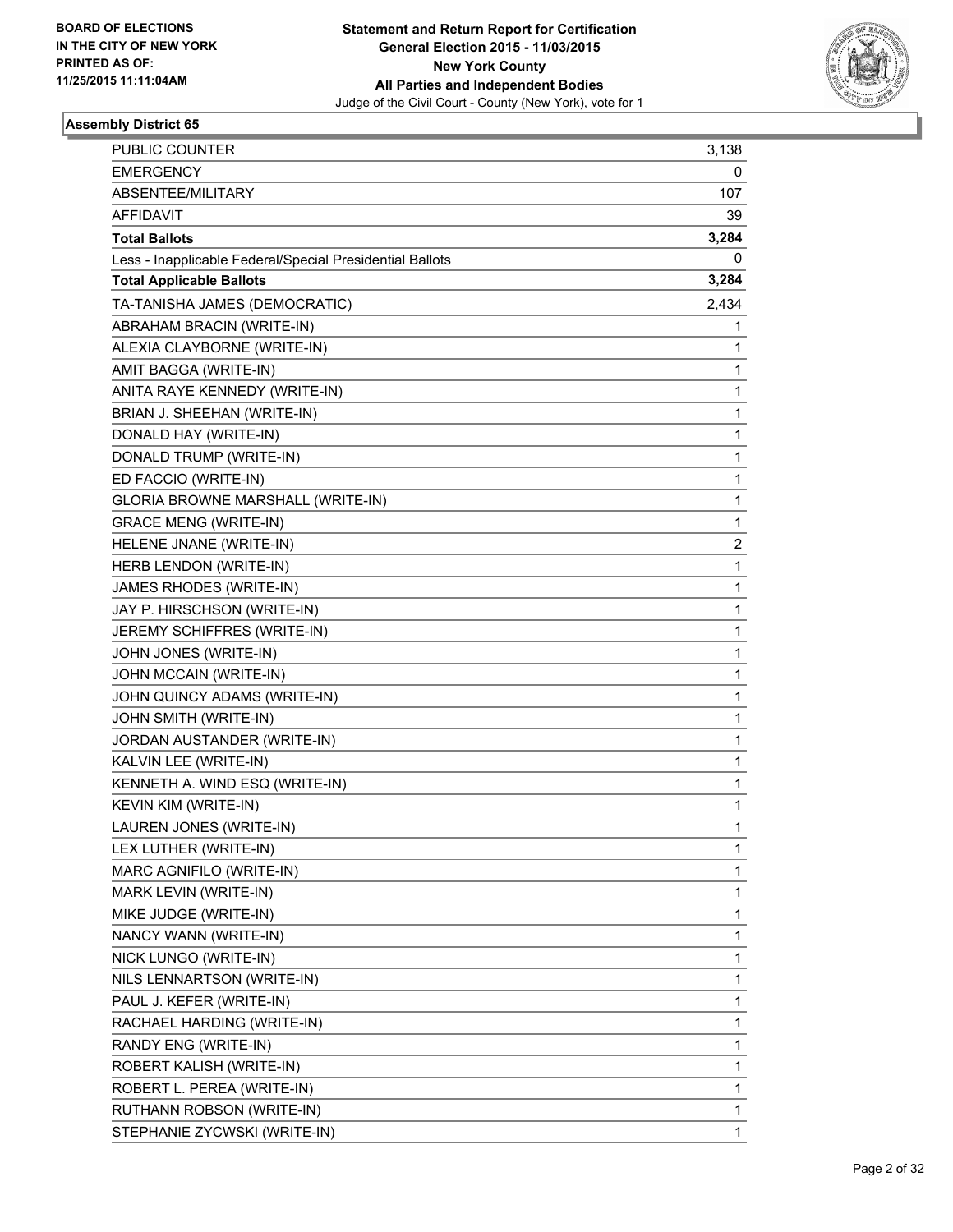

| STEVE BENNETT (WRITE-IN)           |       |
|------------------------------------|-------|
| STEVEN E. GREER (WRITE-IN)         |       |
| SUE ANN HOOHNY (WRITE-IN)          |       |
| THOMAS PAOLICELLI (WRITE-IN)       |       |
| UNATTRIBUTABLE WRITE-IN (WRITE-IN) | 26    |
| <b>Total Votes</b>                 | 2,503 |
| Unrecorded                         | 781   |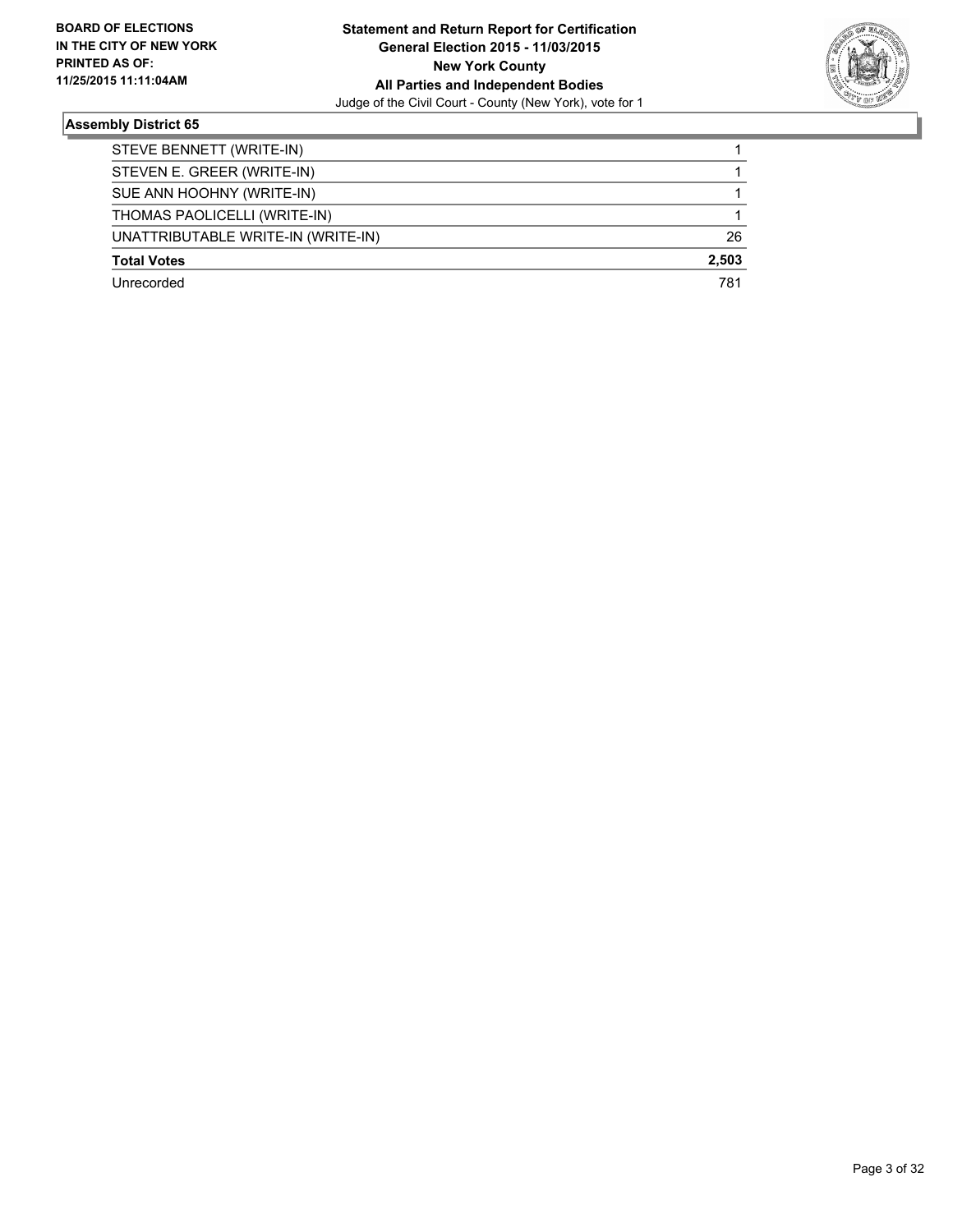

| <b>PUBLIC COUNTER</b>                                    | 2,300 |
|----------------------------------------------------------|-------|
| <b>EMERGENCY</b>                                         | 0     |
| ABSENTEE/MILITARY                                        | 156   |
| <b>AFFIDAVIT</b>                                         | 15    |
| <b>Total Ballots</b>                                     | 2,471 |
| Less - Inapplicable Federal/Special Presidential Ballots | 0     |
| <b>Total Applicable Ballots</b>                          | 2,471 |
| TA-TANISHA JAMES (DEMOCRATIC)                            | 2,014 |
| AARON SIMPSON ESQ. (WRITE-IN)                            | 1     |
| ARTHUR SCHWARTZ (WRITE-IN)                               | 1     |
| BABA GANOUCH (WRITE-IN)                                  | 1     |
| BARBARA KAPNICK (WRITE-IN)                               | 1     |
| BERNIE SANDERS (WRITE-IN)                                | 1     |
| BILL MURRAY (WRITE-IN)                                   | 1     |
| <b>BOB GINSBERG (WRITE-IN)</b>                           | 1     |
| BRIAN DAVID MOONEY (WRITE-IN)                            | 1     |
| CHRISTINA OFNER (WRITE-IN)                               | 1     |
| DAVID J. FAULKNER (WRITE-IN)                             | 1     |
| DEMOCRATIC (WRITE-IN)                                    | 1     |
| DONALD TRUMP (WRITE-IN)                                  | 2     |
| ELIZABETH KRAMER (WRITE-IN)                              | 1     |
| ERIC TRUMP (WRITE-IN)                                    | 1     |
| HELENE JNANE (WRITE-IN)                                  | 2     |
| JAMES FOORATT (WRITE-IN)                                 | 1     |
| JEFFREY DUREAK (WRITE-IN)                                | 1     |
| JEFFREY ROWLAND (WRITE-IN)                               | 1     |
| JEFFREY S. GOLDENBERG (WRITE-IN)                         | 1     |
| JEREMY RICHARDSON (WRITE-IN)                             | 1     |
| <b>JESSICA LUPPIN (WRITE-IN)</b>                         | 1     |
| JOE WALSH (WRITE-IN)                                     | 1     |
| JOHN JONES (WRITE-IN)                                    | 1     |
| JOHN MORIN (WRITE-IN)                                    | 1     |
| JOSHUA A. BACH (WRITE-IN)                                | 1     |
| KEVIN A. KLEPPER (WRITE-IN)                              | 1     |
| MAGGIE DUBRIS (WRITE-IN)                                 | 1     |
| MARC SEIDENSTEIN (WRITE-IN)                              | 1     |
| MARK LEVIN (WRITE-IN)                                    | 1     |
| MARTIN JAFFE (WRITE-IN)                                  | 1     |
| MAURIS BIRMAN (WRITE-IN)                                 | 1     |
| MICHAEL BLOOMBERG (WRITE-IN)                             | 1     |
| MICHAEL GURAL MAELLO (WRITE-IN)                          | 1     |
| MIKE NEWTON (WRITE-IN)                                   | 1     |
| MITCHELL G. SHAPIRO (WRITE-IN)                           | 1     |
| NICK BARNABY (WRITE-IN)                                  | 1     |
| PATRICK DALY (WRITE-IN)                                  | 1     |
| PATRICK MCELHONE (WRITE-IN)                              | 1     |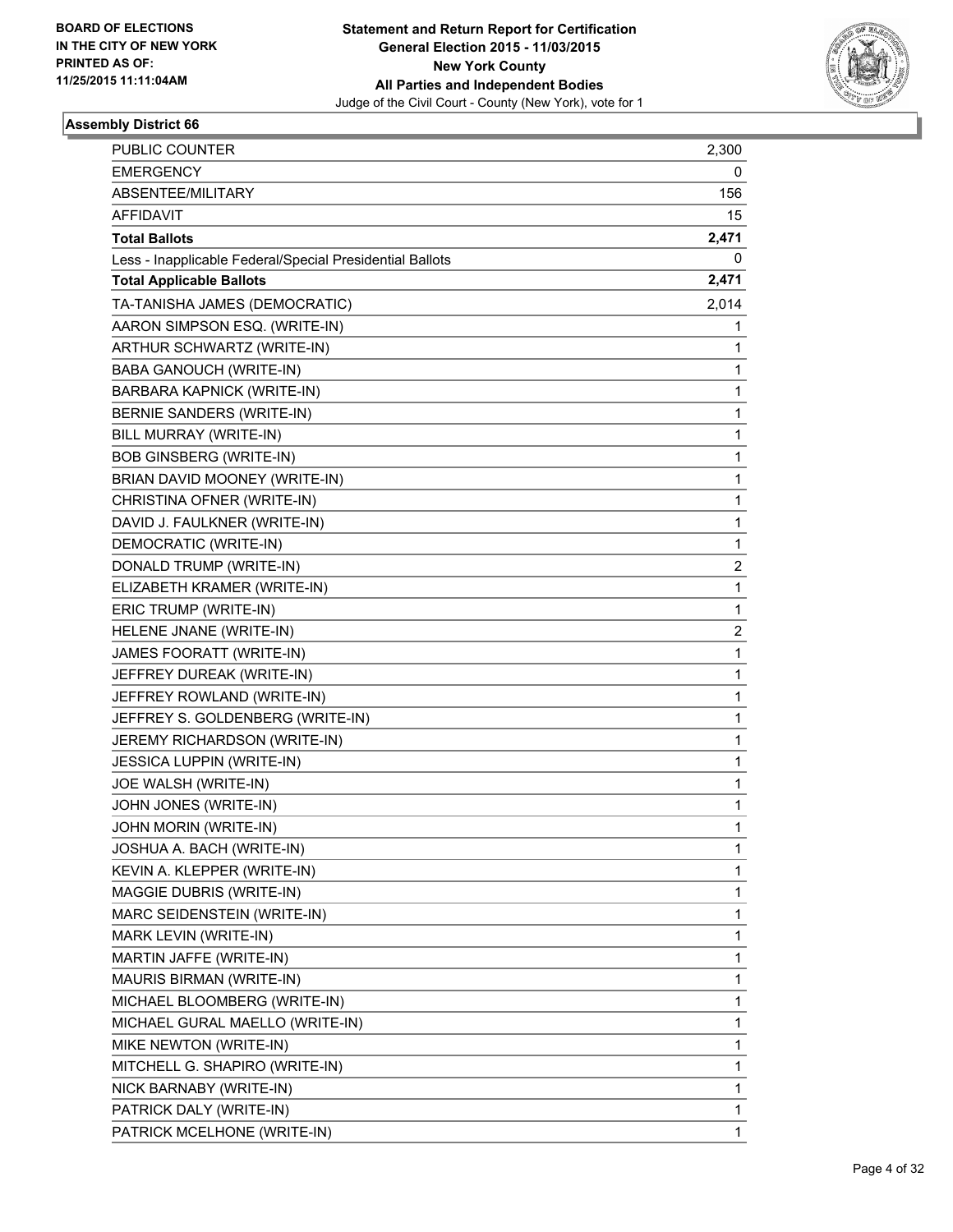

| ROBERT RODRIGUEZ (WRITE-IN)        |       |
|------------------------------------|-------|
| ROBERT STEPAMEK (WRITE-IN)         |       |
| UNATTRIBUTABLE WRITE-IN (WRITE-IN) | 23    |
| VAUNE TRACHTMAN (WRITE-IN)         |       |
| <b>Total Votes</b>                 | 2,080 |
| Unrecorded                         | 391   |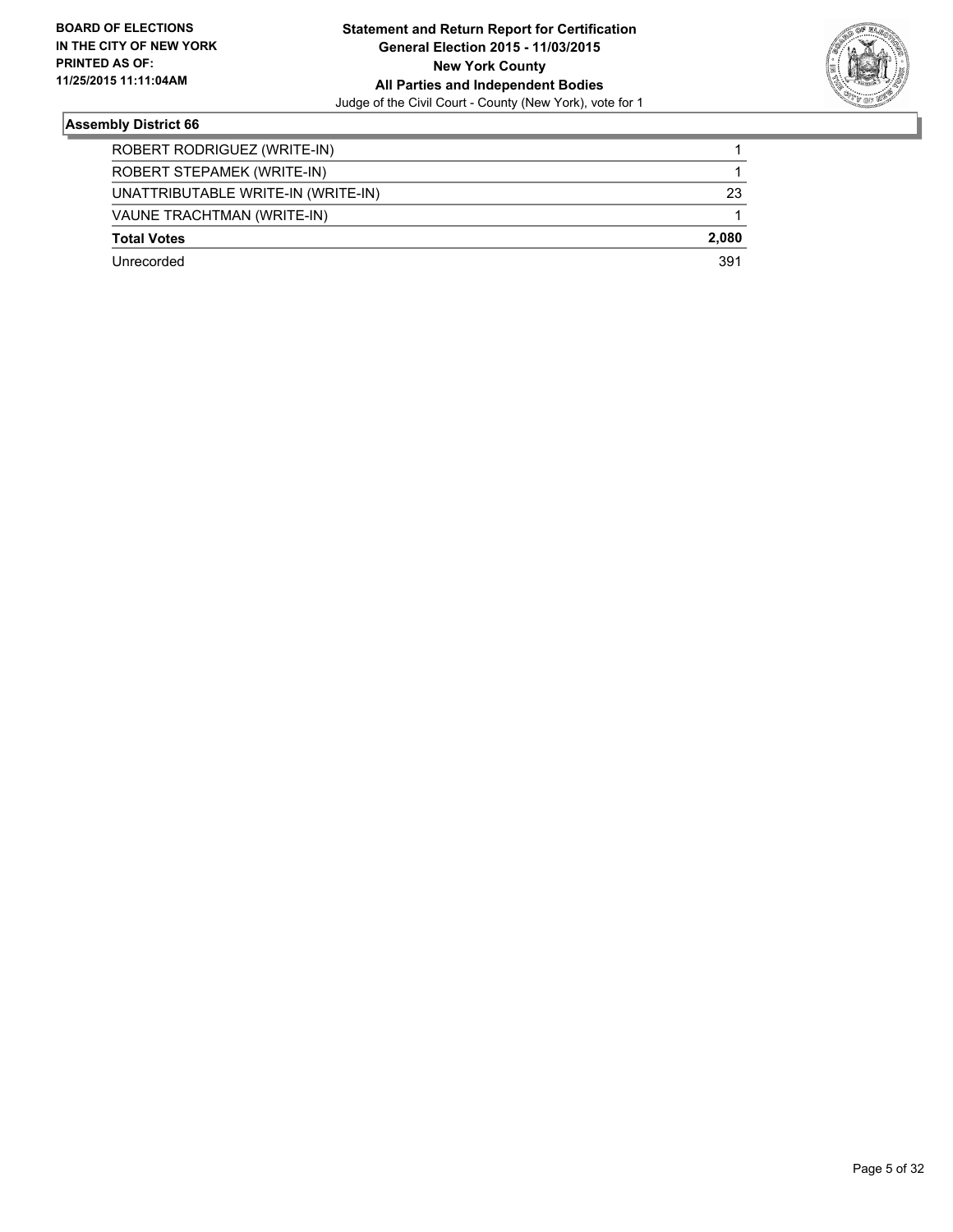

| <b>PUBLIC COUNTER</b>                                    | 3,314 |
|----------------------------------------------------------|-------|
| <b>EMERGENCY</b>                                         | 1     |
| ABSENTEE/MILITARY                                        | 218   |
| <b>AFFIDAVIT</b>                                         | 46    |
| <b>Total Ballots</b>                                     | 3,579 |
| Less - Inapplicable Federal/Special Presidential Ballots | 0     |
| <b>Total Applicable Ballots</b>                          | 3,579 |
| TA-TANISHA JAMES (DEMOCRATIC)                            | 2,852 |
| ADAM OUSTATCHER (WRITE-IN)                               | 1     |
| ADOLPH GREENE (WRITE-IN)                                 | 1     |
| ALAN FERSTER (WRITE-IN)                                  | 1     |
| ALTON H. MADDOX JR. (WRITE-IN)                           | 1     |
| ANDREW NAPOLITANO (WRITE-IN)                             | 1     |
| ANITA KOFFLER (WRITE-IN)                                 | 1     |
| AVIVA BUECHLER (WRITE-IN)                                | 1     |
| BARBARA ADVOCATE (WRITE-IN)                              | 1     |
| BENJAMIN WOODRUFF (WRITE-IN)                             | 1     |
| BILL KATCHER (WRITE-IN)                                  | 1     |
| BILL LYNCH (WRITE-IN)                                    | 1     |
| BILL MURRAY (WRITE-IN)                                   | 1     |
| BILLY JOEL (WRITE-IN)                                    | 1     |
| <b>BOBBIE SUE DUTCH (WRITE-IN)</b>                       | 1     |
| <b>BRIAN QUILTER (WRITE-IN)</b>                          | 1     |
| <b>BRIDGETTE MOWIZE (WRITE-IN)</b>                       | 1     |
| CHRIS STAPLES (WRITE-IN)                                 | 1     |
| CLARA CHUNG (WRITE-IN)                                   | 1     |
| CYMA RUBIN (WRITE-IN)                                    | 1     |
| DAVID DINKINS (WRITE-IN)                                 | 1     |
| DAVID JONES (WRITE-IN)                                   | 1     |
| DAVID SILVERBERG (WRITE-IN)                              | 1     |
| DIANA SANCHEZ (WRITE-IN)                                 | 1     |
| DIANE MONA (WRITE-IN)                                    | 1     |
| DONALD TRUMP (WRITE-IN)                                  | 2     |
| ED COX (WRITE-IN)                                        | 1     |
| ELMER FRAZEE (WRITE-IN)                                  | 1     |
| EMILY STIEN (WRITE-IN)                                   | 1     |
| ETHAN GOLDSTEIN (WRITE-IN)                               | 1     |
| ETHAN V. FINNERAN (WRITE-IN)                             | 1     |
| FRED WINSTOW (WRITE-IN)                                  | 1     |
| GARY MINDLIN (WRITE-IN)                                  | 1     |
| HAROLD DERINGO (WRITE-IN)                                | 1     |
| HELENE JNANE (WRITE-IN)                                  | 2     |
| HILLARY CLINTON (WRITE-IN)                               | 1     |
| INNA AVRASINA (WRITE-IN)                                 | 1     |
| ISMIZL ELLZHI (WRITE-IN)                                 | 1     |
| JACOB SHER (WRITE-IN)                                    | 1     |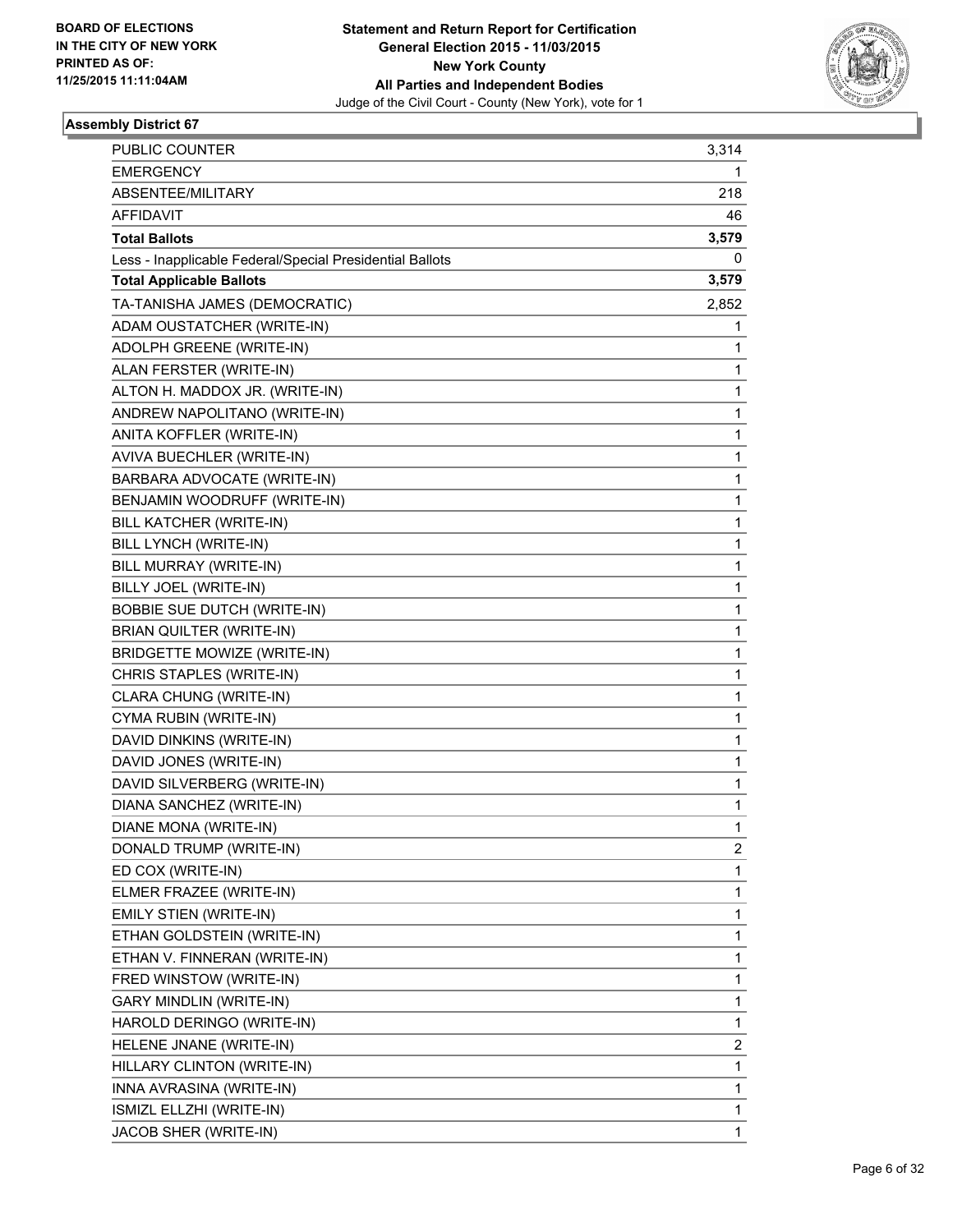

| JILL STEIN (WRITE-IN)              | 1                       |
|------------------------------------|-------------------------|
| JONATHAN GOLDIN (WRITE-IN)         | 1                       |
| JONATHAN ZIMET (WRITE-IN)          | 1                       |
| JOSE OLIVARES (WRITE-IN)           | 1                       |
| JOSEPH S TOCCI (WRITE-IN)          | 1                       |
| JUDITH KAYE (WRITE-IN)             | 1                       |
| LEROY EHRENREICH (WRITE-IN)        | 1                       |
| LPONCE P. DANIEL (WRITE-IN)        | 1                       |
| MARIA VALERIS (WRITE-IN)           | 1                       |
| MARIA VALLO (WRITE-IN)             | 1                       |
| MARY GAIL LEARNS (WRITE-IN)        | 1                       |
| MICHAEL DORM (WRITE-IN)            | 1                       |
| MICHAEL GROSSMAN (WRITE-IN)        | 1                       |
| MURRAY ZUCKIE (WRITE-IN)           | 1                       |
| NEIL RISS (WRITE-IN)               | 1                       |
| PATRICK STAR (WRITE-IN)            | 1                       |
| PETER C HEIN (WRITE-IN)            | 1                       |
| PETER MILLIGAN (WRITE-IN)          | 1                       |
| RAND PAUL (WRITE-IN)               | 1                       |
| REBECCA SACK (WRITE-IN)            | 1                       |
| RUDOLPH GIULIANI (WRITE-IN)        | 3                       |
| SABRINA CHOSED (WRITE-IN)          | 1                       |
| SABRINA KRAUS (WRITE-IN)           | $\overline{\mathbf{c}}$ |
| SCOTT SPITZER (WRITE-IN)           | 1                       |
| SONDRA B. MORROF (WRITE-IN)        | 1                       |
| SUSAN DANSKER (WRITE-IN)           | 1                       |
| SUSAN KONE (WRITE-IN)              | 1                       |
| TERESA KLAUM (WRITE-IN)            | 1                       |
| THOMAS MULLEN (WRITE-IN)           | 1                       |
| TIFFANY BARFIELD (WRITE-IN)        | 1                       |
| UNATTRIBUTABLE WRITE-IN (WRITE-IN) | 37                      |
| VICTOR BONDO (WRITE-IN)            | 1                       |
| WILLIAM FITZPATRICK (WRITE-IN)     | 1                       |
| WILLIAM PURDY (WRITE-IN)           | 1                       |
| <b>Total Votes</b>                 | 2,965                   |
| Unrecorded                         | 614                     |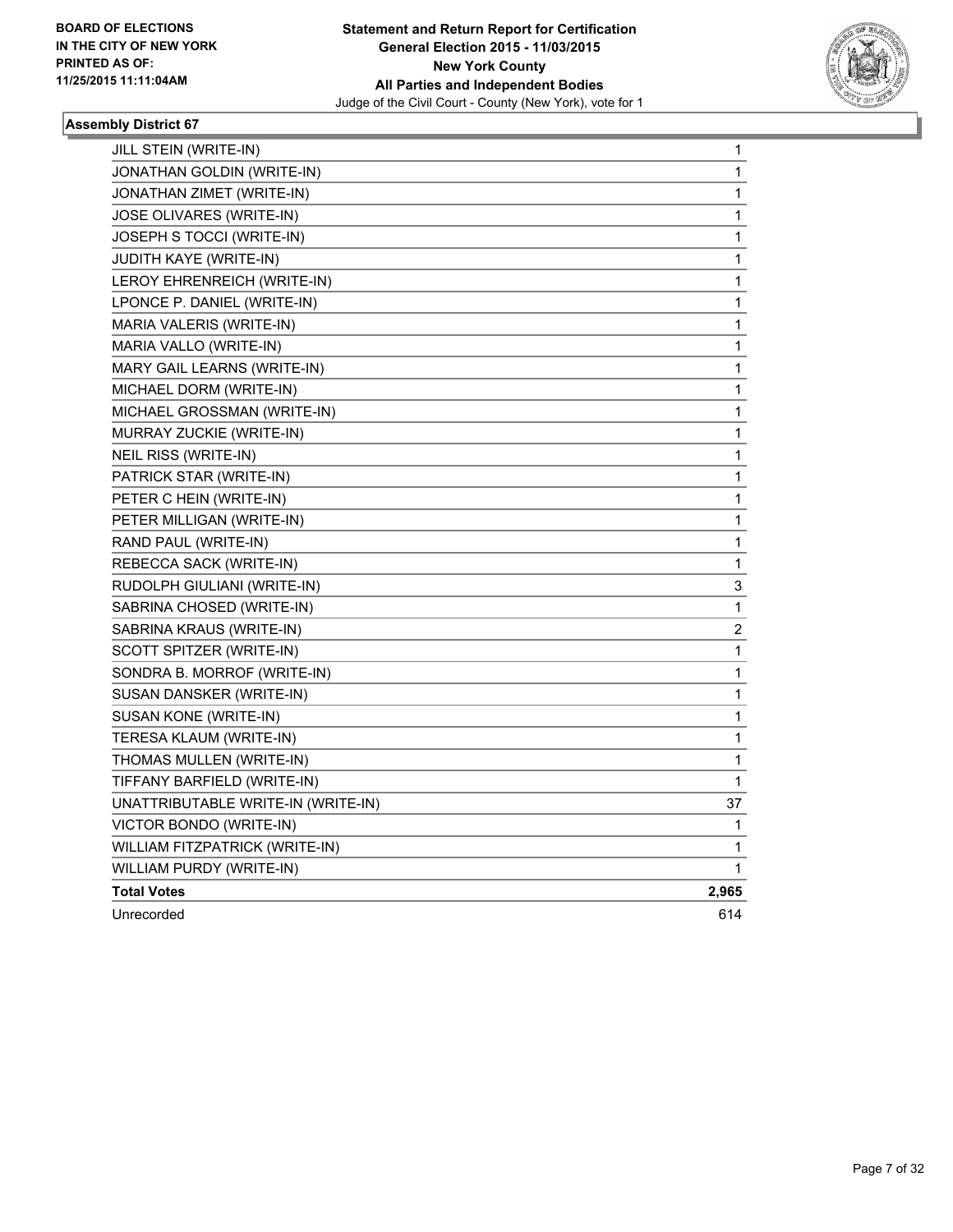

| PUBLIC COUNTER                                           | 2,967 |
|----------------------------------------------------------|-------|
| <b>EMERGENCY</b>                                         | 10    |
| ABSENTEE/MILITARY                                        | 264   |
| <b>AFFIDAVIT</b>                                         | 44    |
| <b>Total Ballots</b>                                     | 3,285 |
| Less - Inapplicable Federal/Special Presidential Ballots | 0     |
| <b>Total Applicable Ballots</b>                          | 3,285 |
| TA-TANISHA JAMES (DEMOCRATIC)                            | 2,278 |
| ANNE KADAMANI (WRITE-IN)                                 | 1     |
| ARETHA SANS (WRITE-IN)                                   | 1     |
| BISHOP JOSEPH HARRIS (WRITE-IN)                          | 1     |
| CATHERINE SMITH (WRITE-IN)                               | 1     |
| DANIEL OCCENA (WRITE-IN)                                 | 1     |
| DAVID CASAVIS (WRITE-IN)                                 | 1     |
| DAVID NIR (WRITE-IN)                                     | 1     |
| DONALD TRUMP (WRITE-IN)                                  | 1     |
| HUEY LEWIS (WRITE-IN)                                    | 1     |
| JAMES CARCAS (WRITE-IN)                                  | 1     |
| JAMIE LEIGH ALLEN (WRITE-IN)                             | 1     |
| JOHM MIRAS (WRITE-IN)                                    | 1     |
| JOHN B. COFFEY (WRITE-IN)                                | 1     |
| <b>JUDGE GREG MATHIS (WRITE-IN)</b>                      | 1     |
| LENOIA FULANI (WRITE-IN)                                 | 1     |
| LISA S. HEADLEY (WRITE-IN)                               | 3     |
| LOUIS A. MALAVE (WRITE-IN)                               | 1     |
| MARIA CARLUCCIO (WRITE-IN)                               | 1     |
| MARTIN BRAUN (WRITE-IN)                                  | 1     |
| ME TIM (WRITE-IN)                                        | 1     |
| NADINE NANDRAM (WRITE-IN)                                | 1     |
| ROBERT KIRK (WRITE-IN)                                   | 1     |
| SAM ATERSTON (WRITE-IN)                                  | 1     |
| SPENCER HECHWOLF (WRITE-IN)                              | 1     |
| TANYA KENNEDY (WRITE-IN)                                 | 1     |
| UNATTRIBUTABLE WRITE-IN (WRITE-IN)                       | 29    |
| VINCENT VANN (WRITE-IN)                                  | 1     |
| <b>Total Votes</b>                                       | 2,335 |
| Unrecorded                                               | 950   |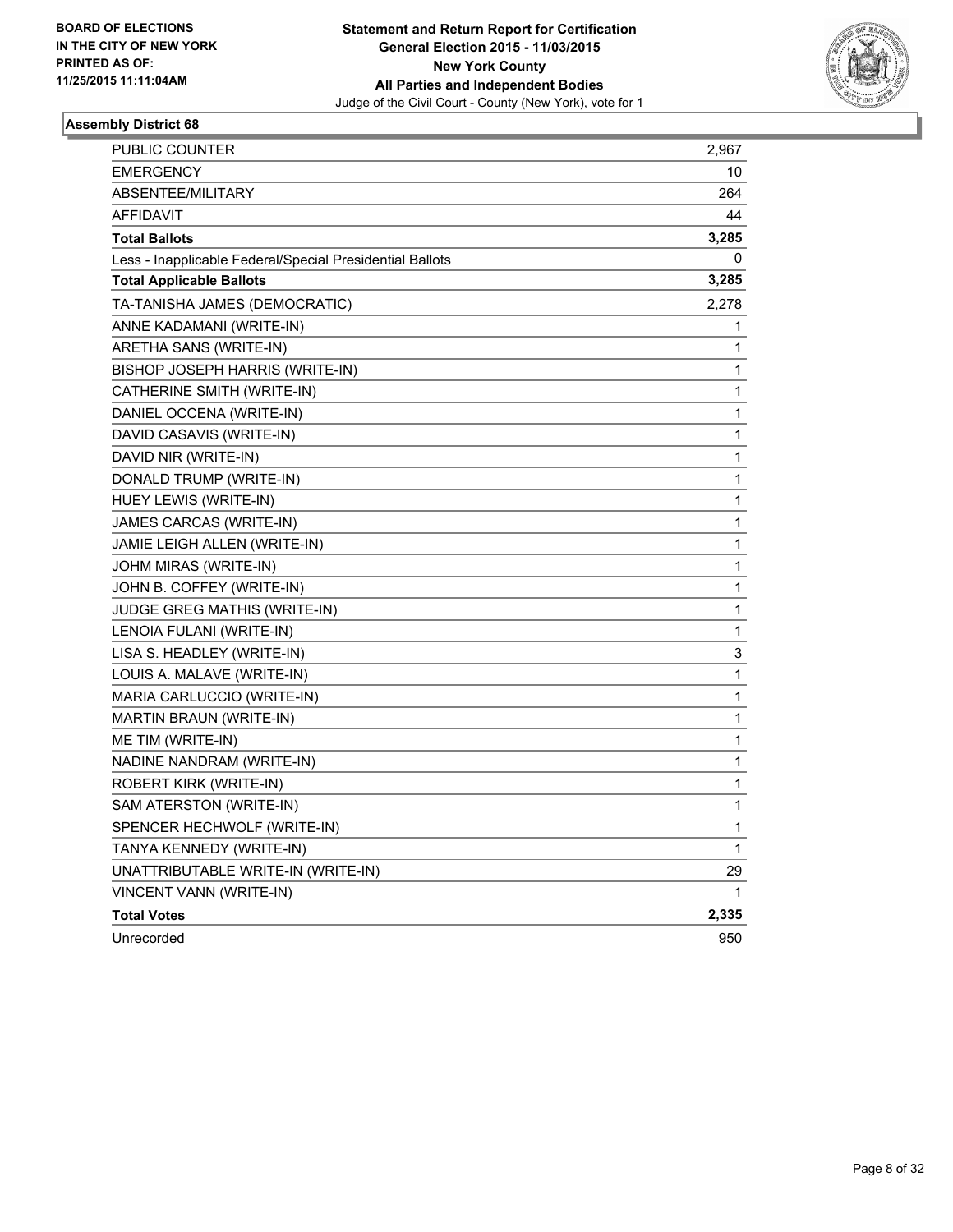

| <b>PUBLIC COUNTER</b>                                    | 3,204 |
|----------------------------------------------------------|-------|
| <b>EMERGENCY</b>                                         | 0     |
| ABSENTEE/MILITARY                                        | 258   |
| <b>AFFIDAVIT</b>                                         | 28    |
| <b>Total Ballots</b>                                     | 3,490 |
| Less - Inapplicable Federal/Special Presidential Ballots | 0     |
| <b>Total Applicable Ballots</b>                          | 3,490 |
| TA-TANISHA JAMES (DEMOCRATIC)                            | 2,772 |
| ADAM DRATCH (WRITE-IN)                                   | 1     |
| AMANDA DENARO (WRITE-IN)                                 | 1     |
| AMANDA SHAPIRO (WRITE-IN)                                | 1     |
| ARLENE BLUTH (WRITE-IN)                                  | 1     |
| ARTHUR ENGORAN (WRITE-IN)                                | 1     |
| AVIVA GRASSO (WRITE-IN)                                  | 1     |
| BOB LEONARD (WRITE-IN)                                   | 1     |
| BRIAN SCHROEDER (WRITE-IN)                               | 1     |
| BRIAN WALDELL WILLIAMS (WRITE-IN)                        | 1     |
| <b>BRUCE DICCICO (WRITE-IN)</b>                          | 1     |
| CARLY FIORINA (WRITE-IN)                                 | 1     |
| <b>CURTIS ARLUCK (WRITE-IN)</b>                          | 1     |
| DIANE LACEY-WINLEY (WRITE-IN)                            | 1     |
| DONALD TRUMP (WRITE-IN)                                  | 1     |
| ELIZABETH LANG (WRITE-IN)                                | 1     |
| ERIC HOSMER (WRITE-IN)                                   | 1     |
| FATHER MICHAEL SEHLON (WRITE-IN)                         | 1     |
| FIDEL CASTRO (WRITE-IN)                                  | 1     |
| GREGORIO MORALES (WRITE-IN)                              | 1     |
| HELEN SOBEL (WRITE-IN)                                   | 1     |
| HELENE JNANE (WRITE-IN)                                  | 2     |
| HENRY MASS (WRITE-IN)                                    | 1     |
| JASON LOWE (WRITE-IN)                                    | 1     |
| JO ANN H. WHITEHORN (WRITE-IN)                           | 1     |
| JOHN JULES STEIN (WRITE-IN)                              | 1     |
| JOHN SWIHART (WRITE-IN)                                  | 1     |
| JONATHAN LUPKIN (WRITE-IN)                               | 1     |
| KAREN CORRIE (WRITE-IN)                                  | 1     |
| KATHERINE B. HARRISON (WRITE-IN)                         | 1     |
| KENNITH HOLDEN (WRITE-IN)                                | 1     |
| LEN ROSE (WRITE-IN)                                      | 1     |
| LENA SCHNEIDER (WRITE-IN)                                | 1     |
| LENNA NEPOMNYASCHY (WRITE-IN)                            | 2     |
| LINDA BYRNE (WRITE-IN)                                   | 1     |
| LISA S. HEADLEY (WRITE-IN)                               | 1     |
| LIZ MELLEN (WRITE-IN)                                    | 1     |
| LYLE FRANK (WRITE-IN)                                    | 1     |
| MARA NULL (WRITE-IN)                                     | 1     |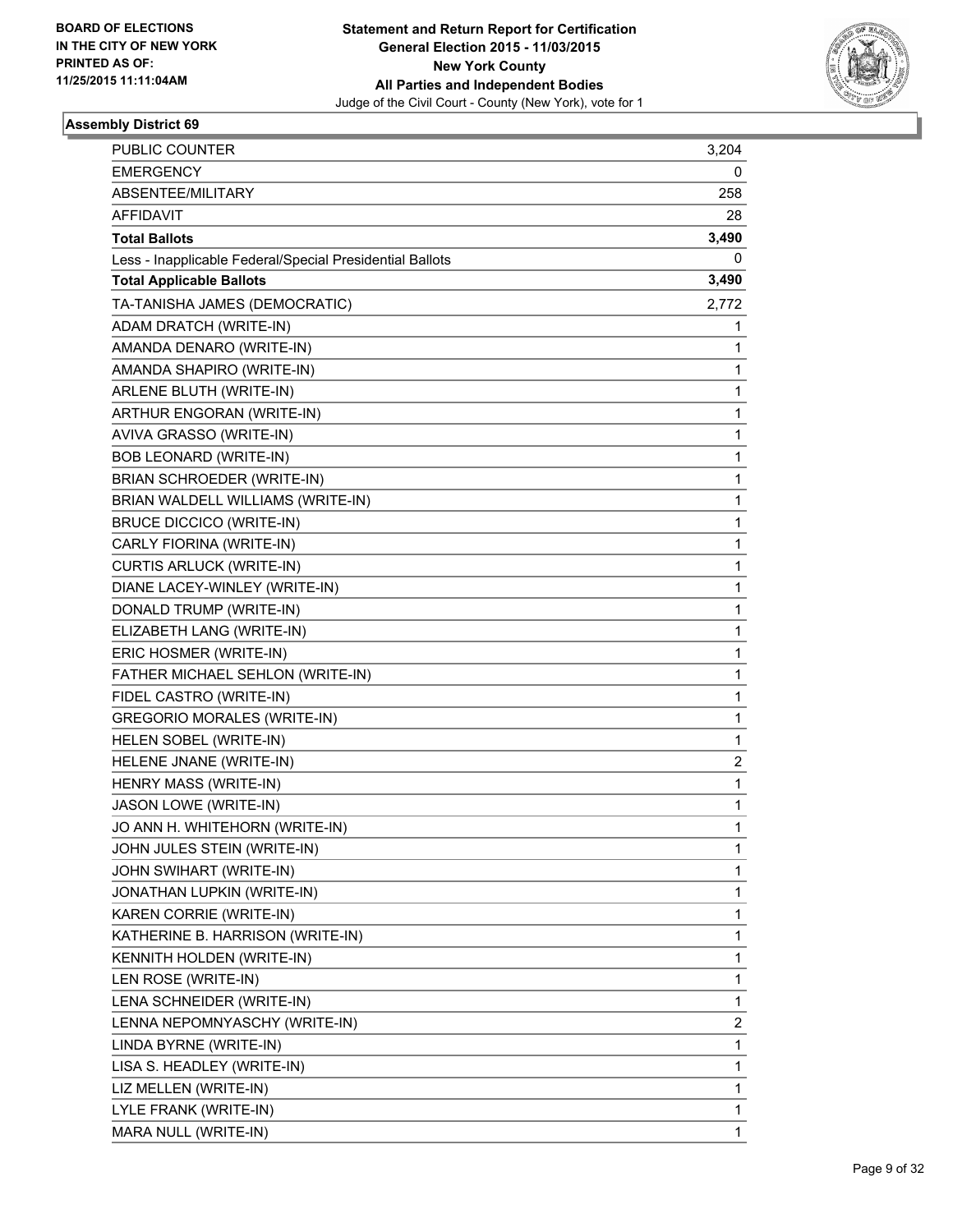

| MARC TOBAK (WRITE-IN)              | $\mathbf{1}$   |
|------------------------------------|----------------|
| MARK ANGELSON (WRITE-IN)           | $\overline{2}$ |
| MICHAEL BLOOMBERG (WRITE-IN)       | 1              |
| MICHELLE HOLMAN (WRITE-IN)         | 1              |
| NIEL DE GROSSSE TYSON (WRITE-IN)   | 1              |
| PETER HEIN (WRITE-IN)              | 1              |
| RAYMOND KELLY (WRITE-IN)           | 1              |
| RIZALINA VILLANUEVA (WRITE-IN)     | 1              |
| ROBERT BRILL (WRITE-IN)            | 1              |
| ROBERT JOSMAN (WRITE-IN)           | 1              |
| ROBERT M. BRILL (WRITE-IN)         | 1              |
| ROBERT S. JOHNSON (WRITE-IN)       | 1              |
| RUDOLPH GIULIANI (WRITE-IN)        | 1              |
| SAHIL KHERA (WRITE-IN)             | 1              |
| SEBASTIEN MARTINEZ (WRITE-IN)      | 1              |
| STETSON KENNEDY (WRITE-IN)         | 1              |
| SUSAN REIM (WRITE-IN)              | 1              |
| UNATTRIBUTABLE WRITE-IN (WRITE-IN) | 27             |
| WARREN BERGER (WRITE-IN)           | 1              |
| WILLIAM HINDIN (WRITE-IN)          | 1              |
| YOKO ONO (WRITE-IN)                | 1              |
| <b>Total Votes</b>                 | 2,860          |
| Unrecorded                         | 630            |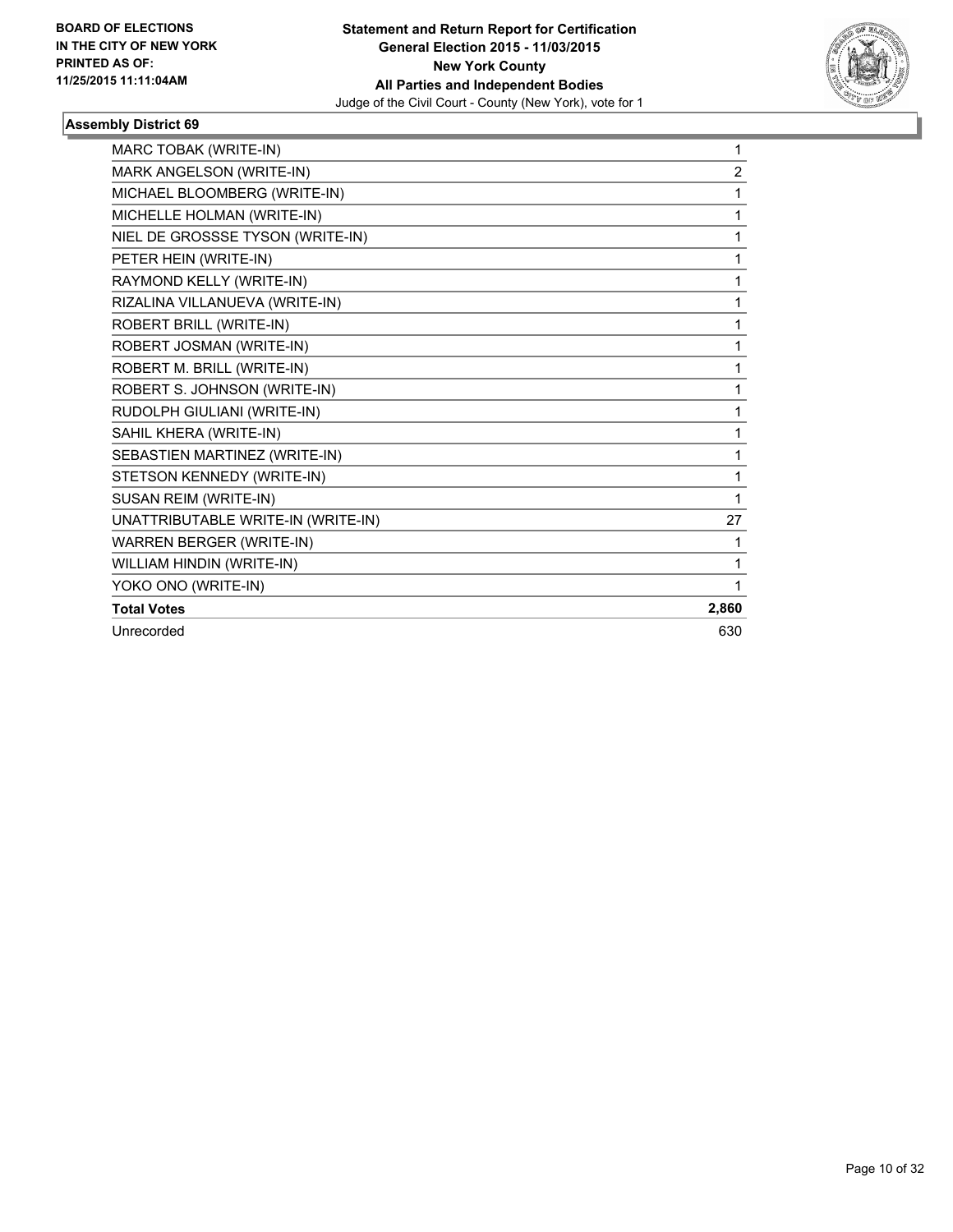

| PUBLIC COUNTER                                           | 3,521        |
|----------------------------------------------------------|--------------|
| <b>EMERGENCY</b>                                         | 0            |
| ABSENTEE/MILITARY                                        | 344          |
| <b>AFFIDAVIT</b>                                         | 63           |
| <b>Total Ballots</b>                                     | 3,928        |
| Less - Inapplicable Federal/Special Presidential Ballots | 0            |
| <b>Total Applicable Ballots</b>                          | 3,928        |
| TA-TANISHA JAMES (DEMOCRATIC)                            | 2,980        |
| ANDREA PSORAS (WRITE-IN)                                 | 1            |
| ASHLEY EMEROLE (WRITE-IN)                                | 1            |
| CALVIN BUTTS (WRITE-IN)                                  | 1            |
| EDWARD R. MEVEC (WRITE-IN)                               | 1            |
| EDWARD SNOWDEN (WRITE-IN)                                | 1            |
| ELDER DR. C.A. GOWAN (WRITE-IN)                          | 1            |
| <b>GABRIEL ULLIBARRI (WRITE-IN)</b>                      | 1            |
| JAMES, T (WRITE-IN)                                      | 1            |
| JOE TORRE (WRITE-IN)                                     | 1            |
| JULIAN M. HILL (WRITE-IN)                                | 1            |
| KEITH BROWN (WRITE-IN)                                   | 1            |
| KEITH WRIGHT (WRITE-IN)                                  | 1            |
| KIMBERLEE JACKSON (WRITE-IN)                             | $\mathbf{1}$ |
| LUCAS DUDA (WRITE-IN)                                    | 1            |
| LYNN STEWARD (WRITE-IN)                                  | 1            |
| <b>MARK BUTLER (WRITE-IN)</b>                            | $\mathbf{1}$ |
| <b>OMAR CAPRA (WRITE-IN)</b>                             | 1            |
| PAUL BULKLEY-LOGSTON (WRITE-IN)                          | 1            |
| SHEILA BOSTON (WRITE-IN)                                 | 1            |
| SHELDON LEVY JR (WRITE-IN)                               | $\mathbf{1}$ |
| TOM PITTS (WRITE-IN)                                     | 1            |
| UNATTRIBUTABLE WRITE-IN (WRITE-IN)                       | 25           |
| <b>Total Votes</b>                                       | 3,026        |
| Unrecorded                                               | 902          |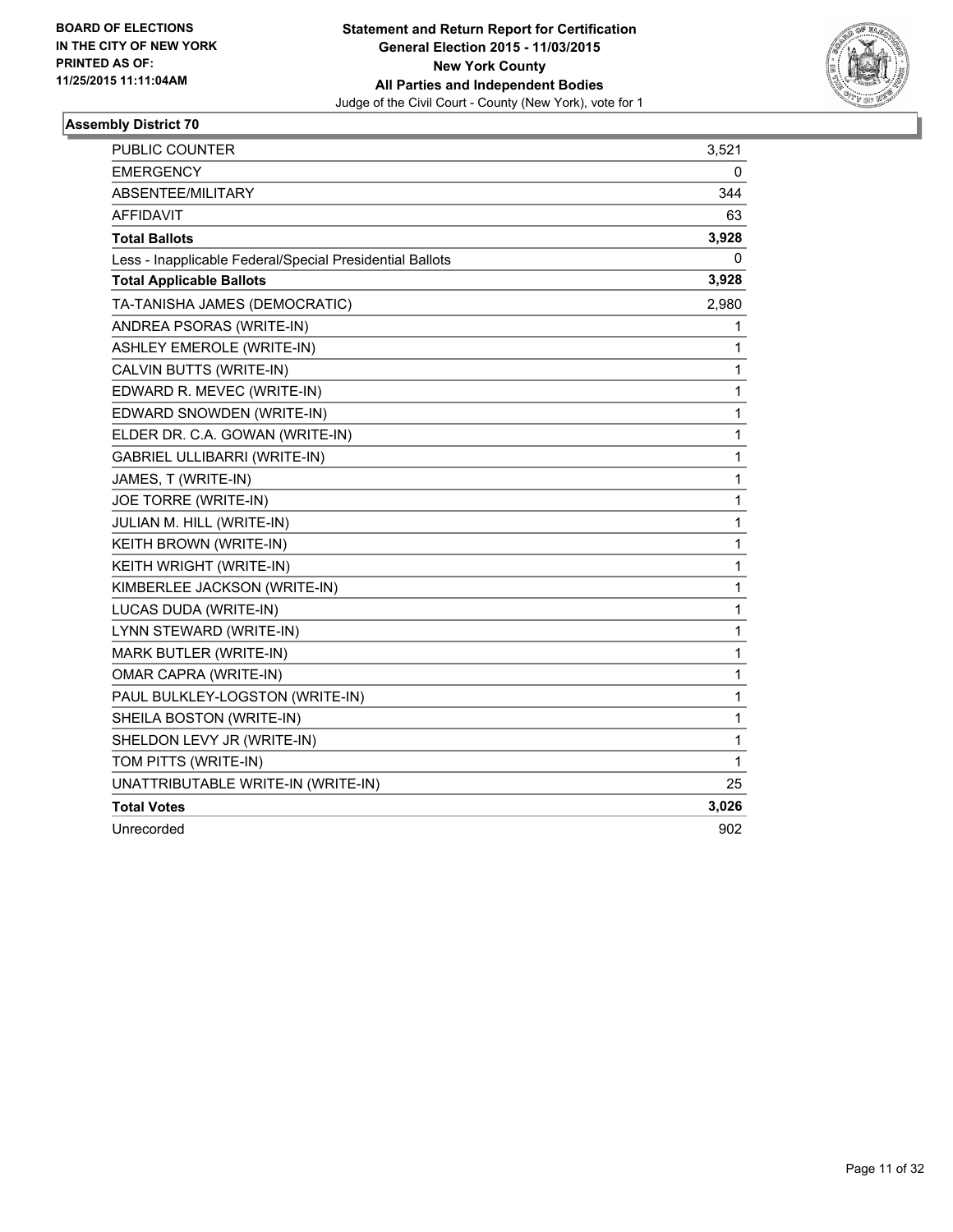

| <b>PUBLIC COUNTER</b>                                    | 3,225 |
|----------------------------------------------------------|-------|
| <b>EMERGENCY</b>                                         | 0     |
| ABSENTEE/MILITARY                                        | 289   |
| <b>AFFIDAVIT</b>                                         | 62    |
| <b>Total Ballots</b>                                     | 3,576 |
| Less - Inapplicable Federal/Special Presidential Ballots | 0     |
| <b>Total Applicable Ballots</b>                          | 3,576 |
| TA-TANISHA JAMES (DEMOCRATIC)                            | 2,700 |
| ANDREW E LEHRER (WRITE-IN)                               | 1     |
| <b>BRUCE LEE (WRITE-IN)</b>                              | 1     |
| DAVID CASAVIS (WRITE-IN)                                 | 1     |
| DIANA ROSS (WRITE-IN)                                    | 1     |
| HENRI BRESSON (WRITE-IN)                                 | 1     |
| JAMES KAINEN (WRITE-IN)                                  | 1     |
| JANE FAIRFAX (WRITE-IN)                                  | 1     |
| JOHN WIETHORN (WRITE-IN)                                 | 1     |
| MATTHEW JOHN MASTERS (WRITE-IN)                          | 1     |
| MAURICE OWEN-MICHANE (WRITE-IN)                          | 1     |
| MICHAEL FLEISCHMAN (WRITE-IN)                            | 1     |
| ROBERT S. GREEN ESQ (WRITE-IN)                           | 1     |
| ROGER E SMITH (WRITE-IN)                                 | 1     |
| SHLOMIT AROUBAS (WRITE-IN)                               | 1     |
| STEVEN MOEHER (WRITE-IN)                                 | 1     |
| TANYA KENEDY (WRITE-IN)                                  | 1     |
| TODD VAL CONSOLAZIO (WRITE-IN)                           | 1     |
| UNATTRIBUTABLE WRITE-IN (WRITE-IN)                       | 23    |
| VIANNY PICHARDO (WRITE-IN)                               | 1     |
| <b>Total Votes</b>                                       | 2,741 |
| Unrecorded                                               | 835   |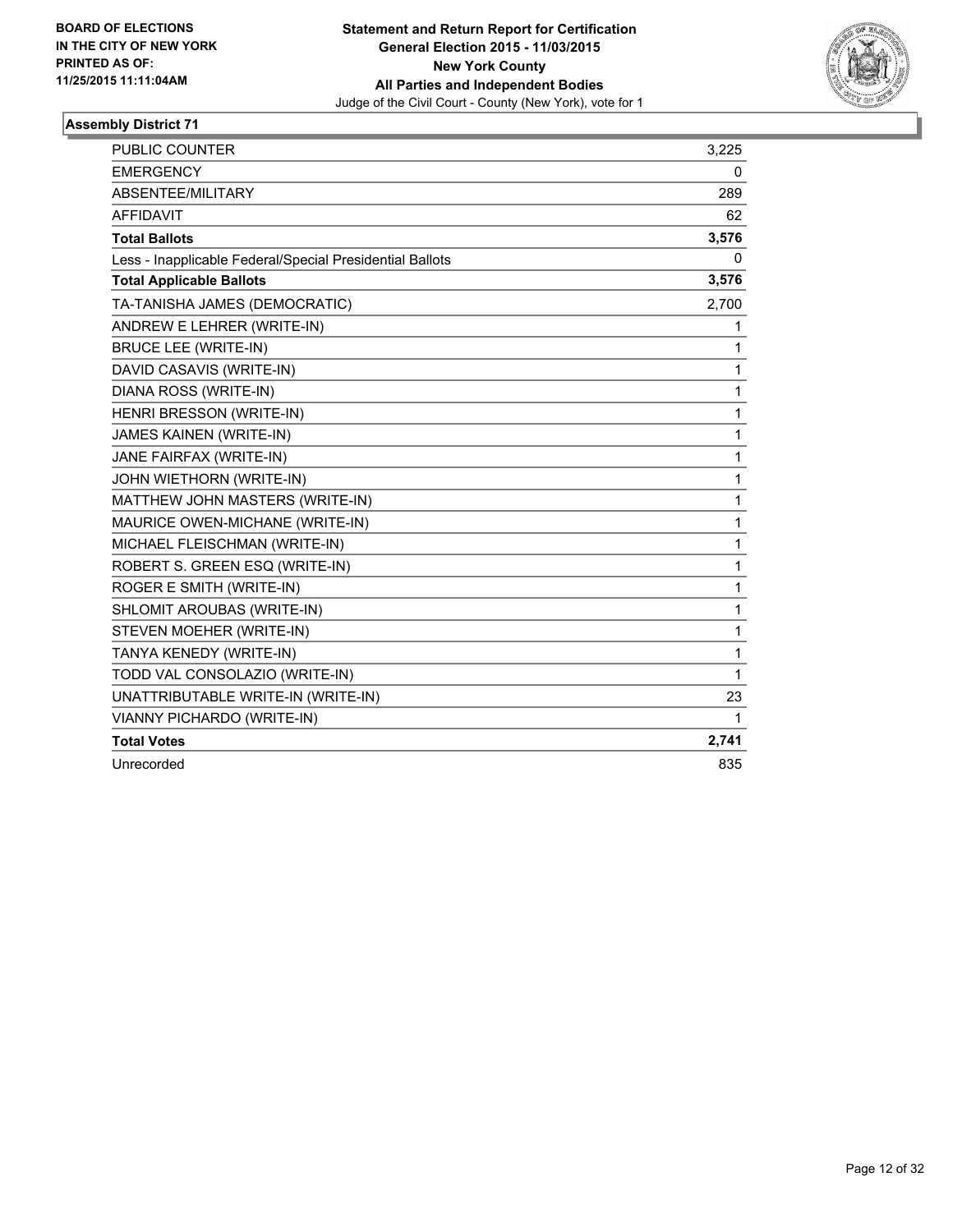

| PUBLIC COUNTER                                           | 2,705 |
|----------------------------------------------------------|-------|
| <b>EMERGENCY</b>                                         | 0     |
| ABSENTEE/MILITARY                                        | 93    |
| <b>AFFIDAVIT</b>                                         | 40    |
| <b>Total Ballots</b>                                     | 2,838 |
| Less - Inapplicable Federal/Special Presidential Ballots | 0     |
| <b>Total Applicable Ballots</b>                          | 2,838 |
| TA-TANISHA JAMES (DEMOCRATIC)                            | 2,030 |
| ANDREW KORNBLUTH (WRITE-IN)                              | 1     |
| ANTHONY JARA (WRITE-IN)                                  | 1     |
| ANTHONY WALKER (WRITE-IN)                                | 1     |
| BARBARA KAPNICK (WRITE-IN)                               | 1     |
| BRYAN JIMENEZ (WRITE-IN)                                 | 1     |
| DAVID W. THOMPSON (WRITE-IN)                             | 1     |
| DONALD TRUMP (WRITE-IN)                                  | 1     |
| HEATH M. SHERMAN (WRITE-IN)                              | 1     |
| IRA SAIGER (WRITE-IN)                                    | 1     |
| JAMES FRYER (WRITE-IN)                                   | 1     |
| JAYTEE STARR (WRITE-IN)                                  | 2     |
| <b>JIM MORRISON (WRITE-IN)</b>                           | 1     |
| JOHN BURNETT (WRITE-IN)                                  | 1     |
| MICHAEL M. TALLEY (WRITE-IN)                             | 1     |
| NEVA NEFF (WRITE-IN)                                     | 1     |
| RUSTY SHACKLEFORD (WRITE-IN)                             | 1     |
| SARA ARROW (WRITE-IN)                                    | 1     |
| UNATTRIBUTABLE WRITE-IN (WRITE-IN)                       | 21    |
| VALERIE C. O'HARA (WRITE-IN)                             | 1     |
| WENDY SILVA (WRITE-IN)                                   | 1     |
| WILLIAM A. BLACKMAN (WRITE-IN)                           | 1     |
| <b>Total Votes</b>                                       | 2,072 |
| Unrecorded                                               | 766   |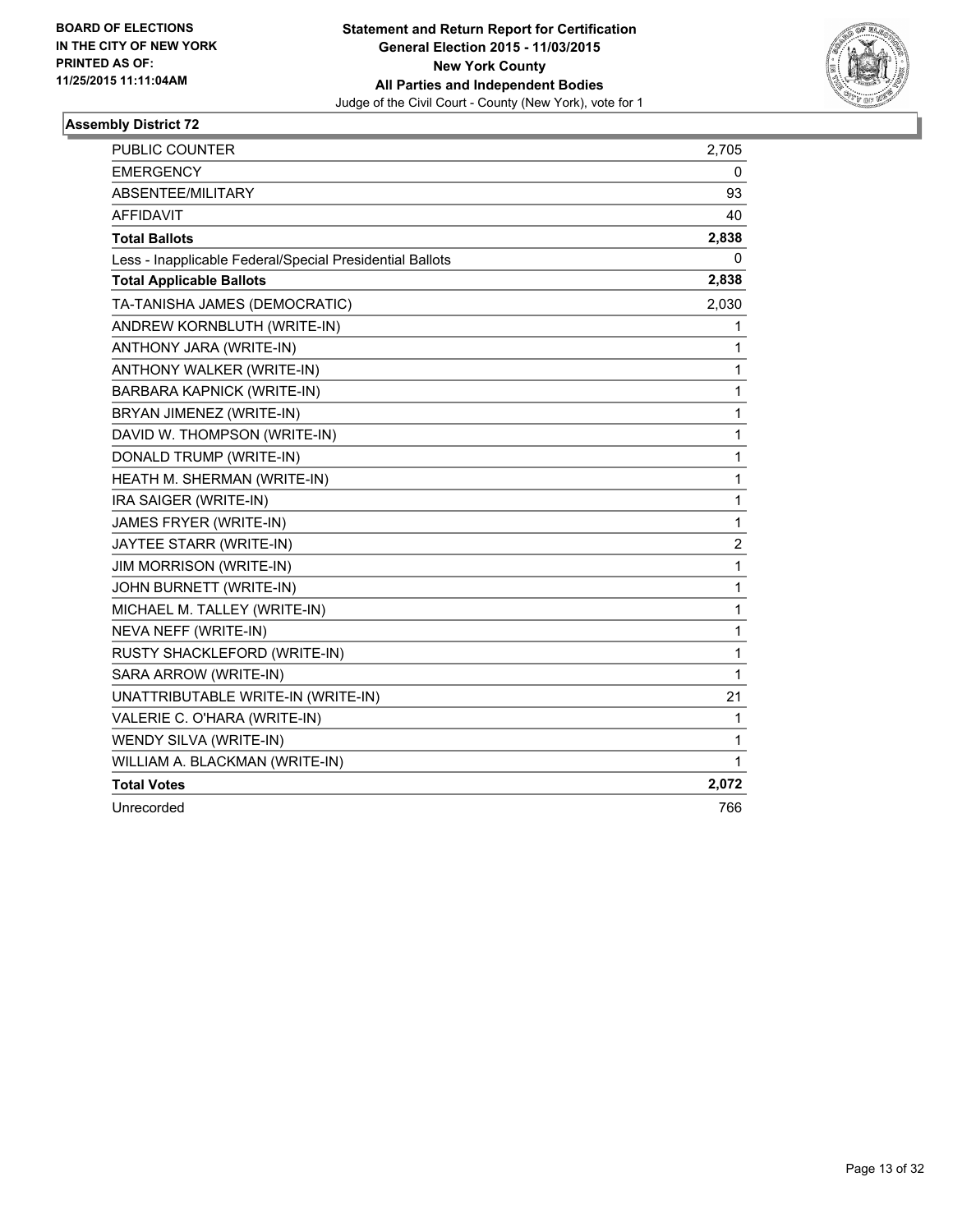

| PUBLIC COUNTER                                           | 1,920 |
|----------------------------------------------------------|-------|
| <b>EMERGENCY</b>                                         | 0     |
| ABSENTEE/MILITARY                                        | 263   |
| <b>AFFIDAVIT</b>                                         | 13    |
| <b>Total Ballots</b>                                     | 2,196 |
| Less - Inapplicable Federal/Special Presidential Ballots | 0     |
| <b>Total Applicable Ballots</b>                          | 2,196 |
| TA-TANISHA JAMES (DEMOCRATIC)                            | 1,587 |
| ALEKSANDER POWIETREYNLI (WRITE-IN)                       | 1     |
| ALEX RODRIGUES (WRITE-IN)                                | 1     |
| ALMA HIGGINS (WRITE-IN)                                  | 1     |
| ALTON ABRAMOWITZ (WRITE-IN)                              | 1     |
| ANDRE PHILLIPS (WRITE-IN)                                | 1     |
| BARRY GOLDWATER (WRITE-IN)                               | 1     |
| BILL DEBLASIO (WRITE-IN)                                 | 1     |
| DAMIEN KERAN (WRITE-IN)                                  | 1     |
| DANIEL I.A. COHEN (WRITE-IN)                             | 1     |
| DANIEL SEMEL (WRITE-IN)                                  | 1     |
| DANIELLA ELIABETH KELLER (WRITE-IN)                      | 1     |
| DAVID CASAVIS (WRITE-IN)                                 | 1     |
| DAVID COHAN (WRITE-IN)                                   | 1     |
| DENNIS WEINER (WRITE-IN)                                 | 1     |
| DONALD TRUMP (WRITE-IN)                                  | 3     |
| ELLIOT SPITZER (WRITE-IN)                                | 1     |
| ERIK CASPERSON (WRITE-IN)                                | 1     |
| <b>GAIL R GREMSE (WRITE-IN)</b>                          | 1     |
| <b>GEORGE WITT (WRITE-IN)</b>                            | 1     |
| HELENE JNANE (WRITE-IN)                                  | 1     |
| HIRO LNU (WRITE-IN)                                      | 1     |
| JACK RUCKER (WRITE-IN)                                   | 1     |
| JACKIE NORTHACKER (WRITE-IN)                             | 1     |
| JENA LEVIN (WRITE-IN)                                    | 1     |
| JOHN DOE (WRITE-IN)                                      | 1     |
| JOHN KLINE (WRITE-IN)                                    | 1     |
| JOSE EPINAL (WRITE-IN)                                   | 1     |
| JOSEPH GELLMAN (WRITE-IN)                                | 1     |
| KEITH POWERS (WRITE-IN)                                  | 1     |
| KIMBERLY GUILEOYLE (WRITE-IN)                            | 1     |
| LEON JACOBSON (WRITE-IN)                                 | 1     |
| LOUIS STONE (WRITE-IN)                                   | 1     |
| MARK TWAIN (WRITE-IN)                                    | 1     |
| MEGHAN MCCAIN (WRITE-IN)                                 | 1     |
| MICHAEL BLOOMBERG (WRITE-IN)                             | 2     |
| MICHAEL LASKAWY (WRITE-IN)                               | 1     |
| MITCHELL EITEL (WRITE-IN)                                | 1     |
| MITCHELL TENZER (WRITE-IN)                               | 1     |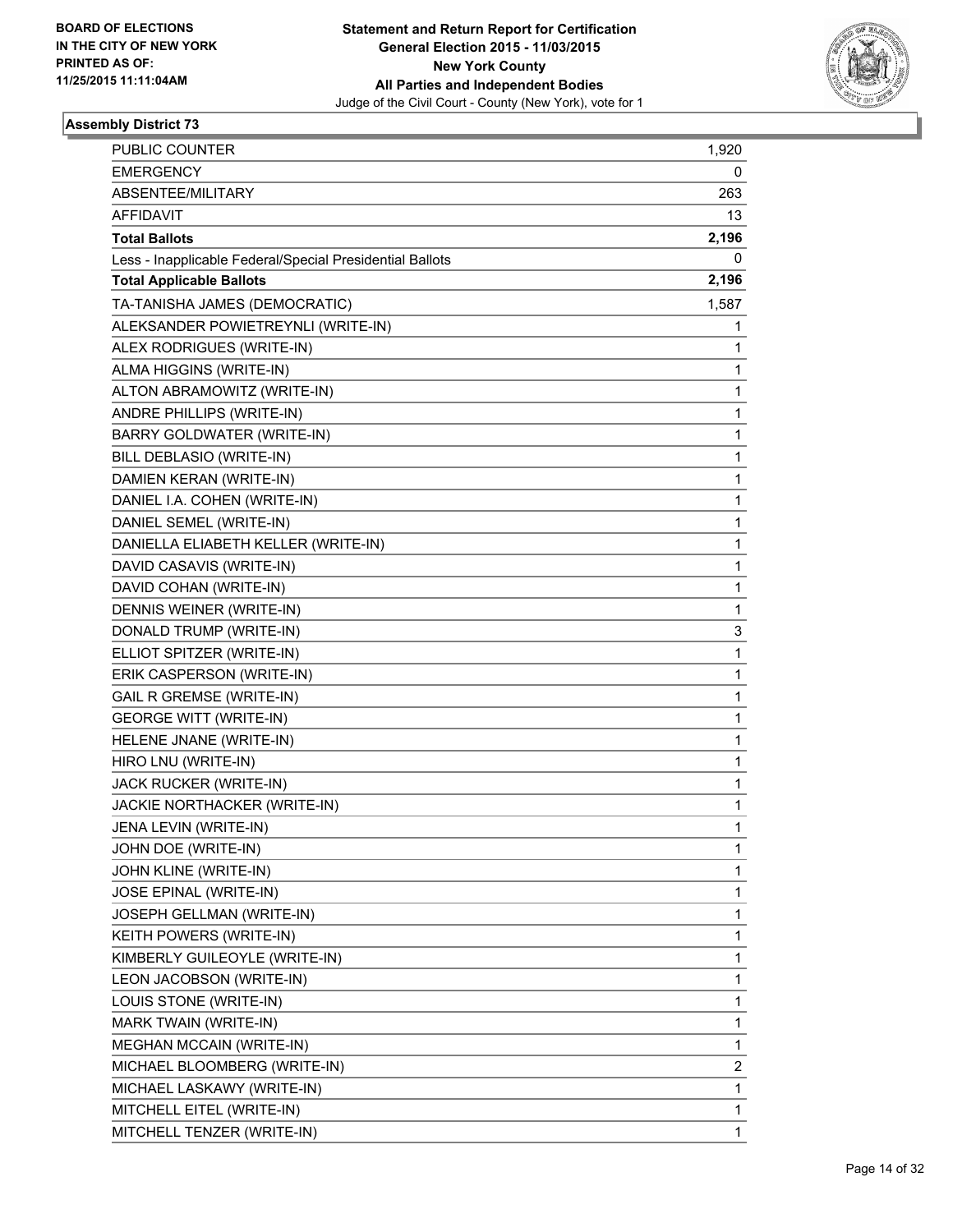

| NOACH DEAR (WRITE-IN)              |       |
|------------------------------------|-------|
| PETER HIEN (WRITE-IN)              |       |
| PETER LUBITZ (WRITE-IN)            |       |
| RUDOLPH GIULIANI (WRITE-IN)        |       |
| SAM JONES (WRITE-IN)               |       |
| SCOTT RUESTERHOLZ (WRITE-IN)       |       |
| SHAUTRICE JONES (WRITE-IN)         |       |
| SHEA FINK (WRITE-IN)               |       |
| SLIVIA NG (WRITE-IN)               |       |
| STEVEN BLITZ (WRITE-IN)            |       |
| THOMAS LEHRMAN (WRITE-IN)          |       |
| TIMOTHY DOLAN (WRITE-IN)           | 2     |
| UNATTRIBUTABLE WRITE-IN (WRITE-IN) | 32    |
| VINCENT TORNA (WRITE-IN)           |       |
| <b>Total Votes</b>                 | 1,674 |
| Unrecorded                         | 522   |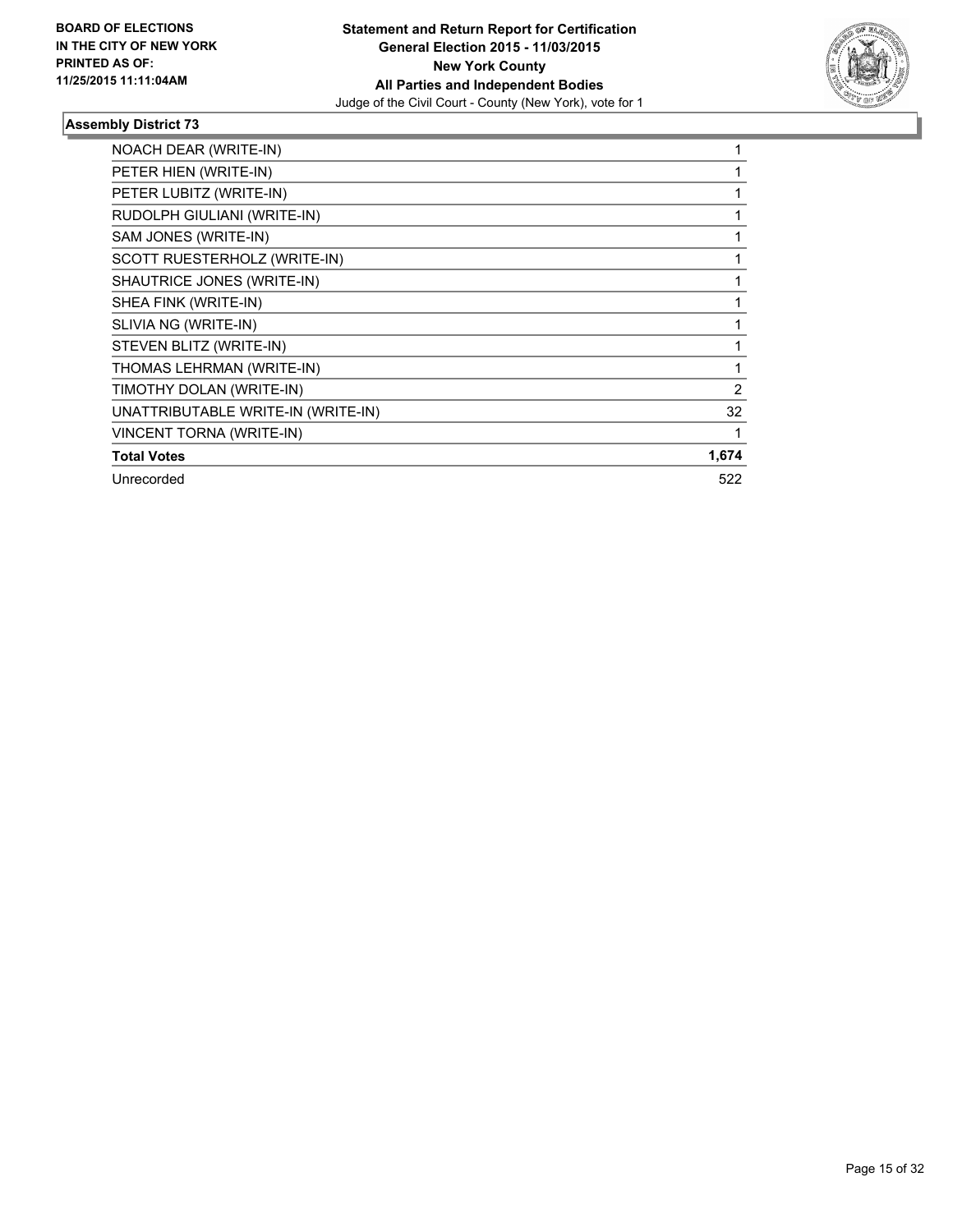

| PUBLIC COUNTER                                           | 2,889                   |
|----------------------------------------------------------|-------------------------|
| <b>EMERGENCY</b>                                         | 0                       |
| ABSENTEE/MILITARY                                        | 189                     |
| <b>AFFIDAVIT</b>                                         | 23                      |
| <b>Total Ballots</b>                                     | 3,101                   |
| Less - Inapplicable Federal/Special Presidential Ballots | 0                       |
| <b>Total Applicable Ballots</b>                          | 3,101                   |
| TA-TANISHA JAMES (DEMOCRATIC)                            | 2,332                   |
| ALAN FLACKS (WRITE-IN)                                   | 1                       |
| ALEXANDER KRAN III (WRITE-IN)                            | 1                       |
| ASHOK CHANDRA (WRITE-IN)                                 | 1                       |
| BERNIE SANDERS (WRITE-IN)                                | 1                       |
| <b>BOBBY KOLIN (WRITE-IN)</b>                            | 1                       |
| BRAD VOGEL (WRITE-IN)                                    | 1                       |
| BRET JOSEPH (WRITE-IN)                                   | 1                       |
| <b>BRIAN KROGMAN (WRITE-IN)</b>                          | 1                       |
| CAROLYN CONABOY (WRITE-IN)                               | 1                       |
| DIANE KINNERET GRAYSON (WRITE-IN)                        | 1                       |
| DONALD TRUMP (WRITE-IN)                                  | $\overline{\mathbf{c}}$ |
| EMANUEL E. CHOSAK (WRITE-IN)                             | 1                       |
| FRANK ROTHMAN, ESQ (WRITE-IN)                            | 1                       |
| <b>GRACE JONES (WRITE-IN)</b>                            | 1                       |
| <b>GREGORY LEHMAN (WRITE-IN)</b>                         | 2                       |
| HELENE JNANE (WRITE-IN)                                  | 12                      |
| JACOB POLLACK (WRITE-IN)                                 | 1                       |
| JAMES C. MOSLEY (WRITE-IN)                               | 1                       |
| JAMES R. CHO (WRITE-IN)                                  | 1                       |
| JOSEPH E. VAUGHN SR. (WRITE-IN)                          | 1                       |
| JOSEPH GRENETTI (WRITE-IN)                               | 1                       |
| JUDGE HAROLD J. LYNCH (WRITE-IN)                         | 1                       |
| KEVIN MCGRATH JR. (WRITE-IN)                             | $\overline{\mathbf{c}}$ |
| LARRY SEABROOK (WRITE-IN)                                | 1                       |
| LAUREN RUTH ROSE (WRITE-IN)                              | 1                       |
| LEAH HANLON (WRITE-IN)                                   | 1                       |
| LYLE E. FRANK (WRITE-IN)                                 | 1                       |
| MAGAN HU (WRITE-IN)                                      | 1                       |
| MARIA S. ZEHLER (WRITE-IN)                               | 1                       |
| MARIE DONOHUE (WRITE-IN)                                 | 1                       |
| MARK GRAYSON (WRITE-IN)                                  | 1                       |
| MARVA YORK (WRITE-IN)                                    | 1                       |
| MICHAEL GRIMM (WRITE-IN)                                 | 1                       |
| NATHANIEL BOTWINICK (WRITE-IN)                           | 2                       |
| NEIL SCHNECK (WRITE-IN)                                  | 1                       |
| PETER B. SULLIVAN (WRITE-IN)                             | 1                       |
| RHODEE LELINA (WRITE-IN)                                 | 1                       |
| RICHARD M. SAWICKI (WRITE-IN)                            | $\overline{2}$          |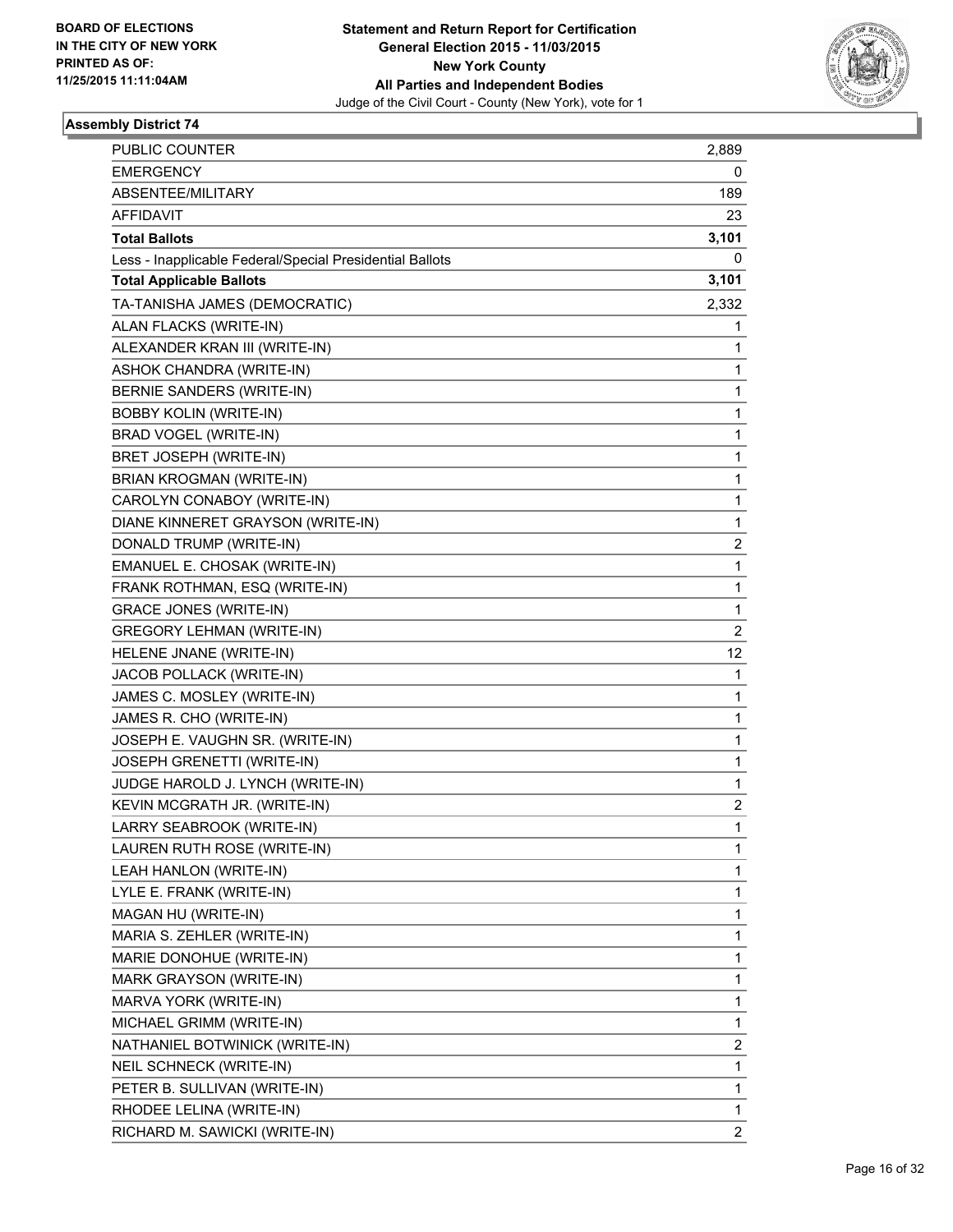

| ROBERT GREENBERG (WRITE-IN)        |       |
|------------------------------------|-------|
| ROBERT L. MORGAN (WRITE-IN)        |       |
| ROY REARDON (WRITE-IN)             |       |
| SIOBHAN NEVILLE (WRITE-IN)         |       |
| SYLVIA KATZ (WRITE-IN)             |       |
| TAL KEDEM (WRITE-IN)               |       |
| TANYA KENNEDY (WRITE-IN)           |       |
| UNATTRIBUTABLE WRITE-IN (WRITE-IN) | 34    |
| <b>Total Votes</b>                 | 2,427 |
| Unrecorded                         | 674   |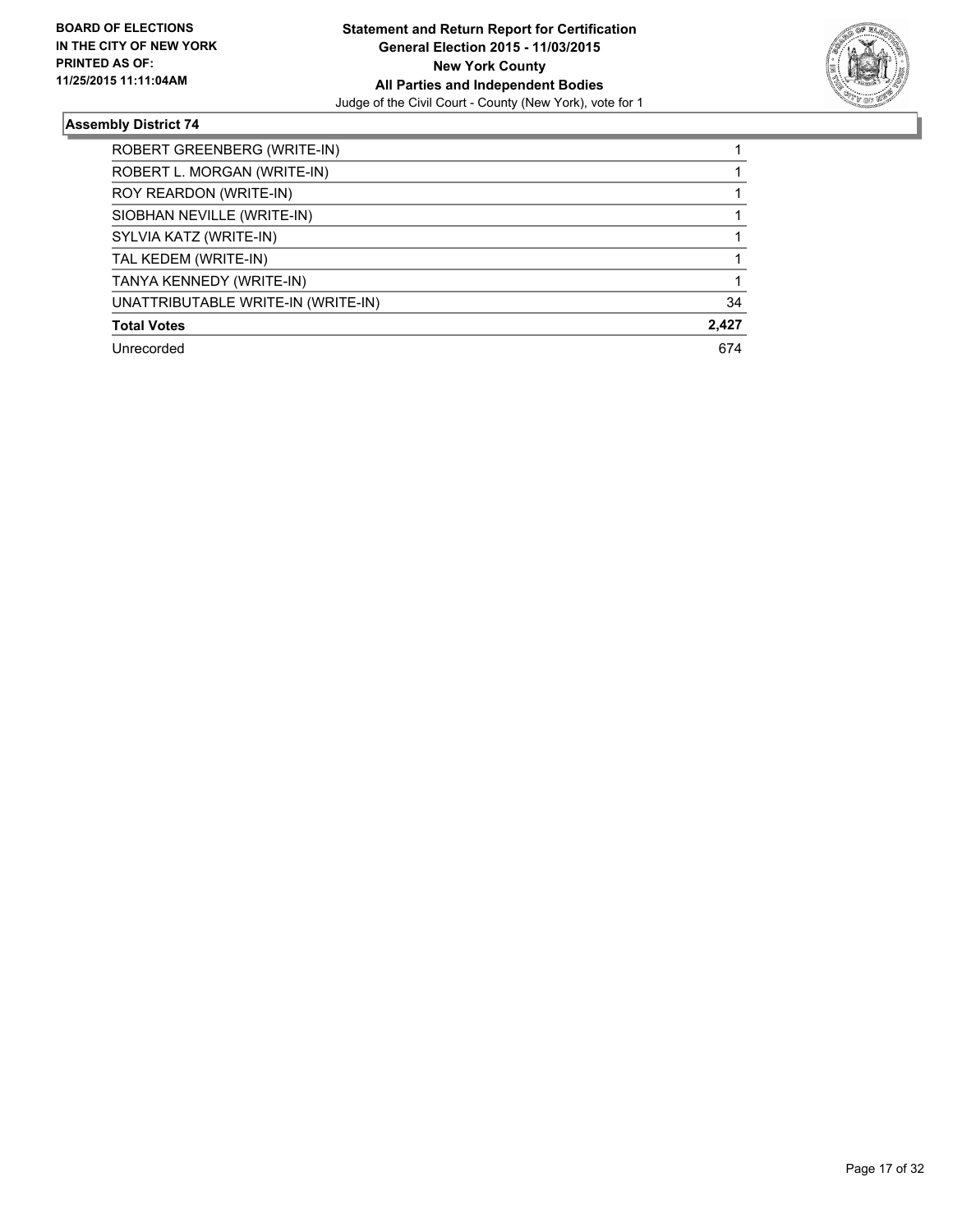

| <b>PUBLIC COUNTER</b>                                    | 2,525 |
|----------------------------------------------------------|-------|
| <b>EMERGENCY</b>                                         | 0     |
| ABSENTEE/MILITARY                                        | 226   |
| AFFIDAVIT                                                | 26    |
| <b>Total Ballots</b>                                     | 2,777 |
| Less - Inapplicable Federal/Special Presidential Ballots | 0     |
| <b>Total Applicable Ballots</b>                          | 2,777 |
| TA-TANISHA JAMES (DEMOCRATIC)                            | 2,174 |
| ALEXANDRA POMERANTZ (WRITE-IN)                           | 1     |
| ARTHUR SMYLES (WRITE-IN)                                 | 1     |
| BERNARD R. BLOCK (WRITE-IN)                              | 1     |
| BRIAN MORGENSTERN (WRITE-IN)                             | 1     |
| CAROL DEMECH (WRITE-IN)                                  | 1     |
| DIANA SZOCHET (WRITE-IN)                                 | 2     |
| DONALD TRUMP (WRITE-IN)                                  | 2     |
| EDMUND DANTES (WRITE-IN)                                 | 1     |
| ERIC SEILER (WRITE-IN)                                   | 1     |
| FRANK ARROYO (WRITE-IN)                                  | 1     |
| GAIL D. COHEN (WRITE-IN)                                 | 1     |
| GEORGE H.W. BUSH (WRITE-IN)                              | 1     |
| <b>GREGORY BOUSQUETTE (WRITE-IN)</b>                     | 1     |
| HELENE JNAME (WRITE-IN)                                  | 1     |
| HOLLY ROTHKOPF (WRITE-IN)                                | 1     |
| JAMIE OBUSER (WRITE-IN)                                  | 1     |
| JANN HERMAN (WRITE-IN)                                   | 1     |
| JESSE LARNER (WRITE-IN)                                  | 1     |
| JIMMY MCMILLAN (WRITE-IN)                                | 1     |
| JOHN C. NAUDUS (WRITE-IN)                                | 1     |
| JOHN MARGAND (WRITE-IN)                                  | 1     |
| JOHN ROBERTS (WRITE-IN)                                  | 1     |
| JOHN SYNDER II (WRITE-IN)                                | 1     |
| JON H. HAMMER ESQ (WRITE-IN)                             | 1     |
| JOSH MENDELSOHN (WRITE-IN)                               | 1     |
| KAEN NOVICK (WRITE-IN)                                   | 1     |
| KENNETH BLAKE GOODING (WRITE-IN)                         | 1     |
| LAWRENCE ORBUCH (WRITE-IN)                               | 1     |
| LISA S. HEADLEY (WRITE-IN)                               | 1     |
| LUCY MORTY (WRITE-IN)                                    | 1     |
| MARC SUFFREN (WRITE-IN)                                  | 1     |
| MARY KISSEL (WRITE-IN)                                   | 1     |
| MICHAEL BLOOMBERG (WRITE-IN)                             | 1     |
| MICHAEL MOSCATT (WRITE-IN)                               | 1     |
| MICHAEL PRIMEGGIA (WRITE-IN)                             | 1     |
| PAUL H ZULKOWITZ (WRITE-IN)                              | 1     |
| PRAVEER SEVAK (WRITE-IN)                                 | 1     |
| RACHEL LAWTER (WRITE-IN)                                 | 1     |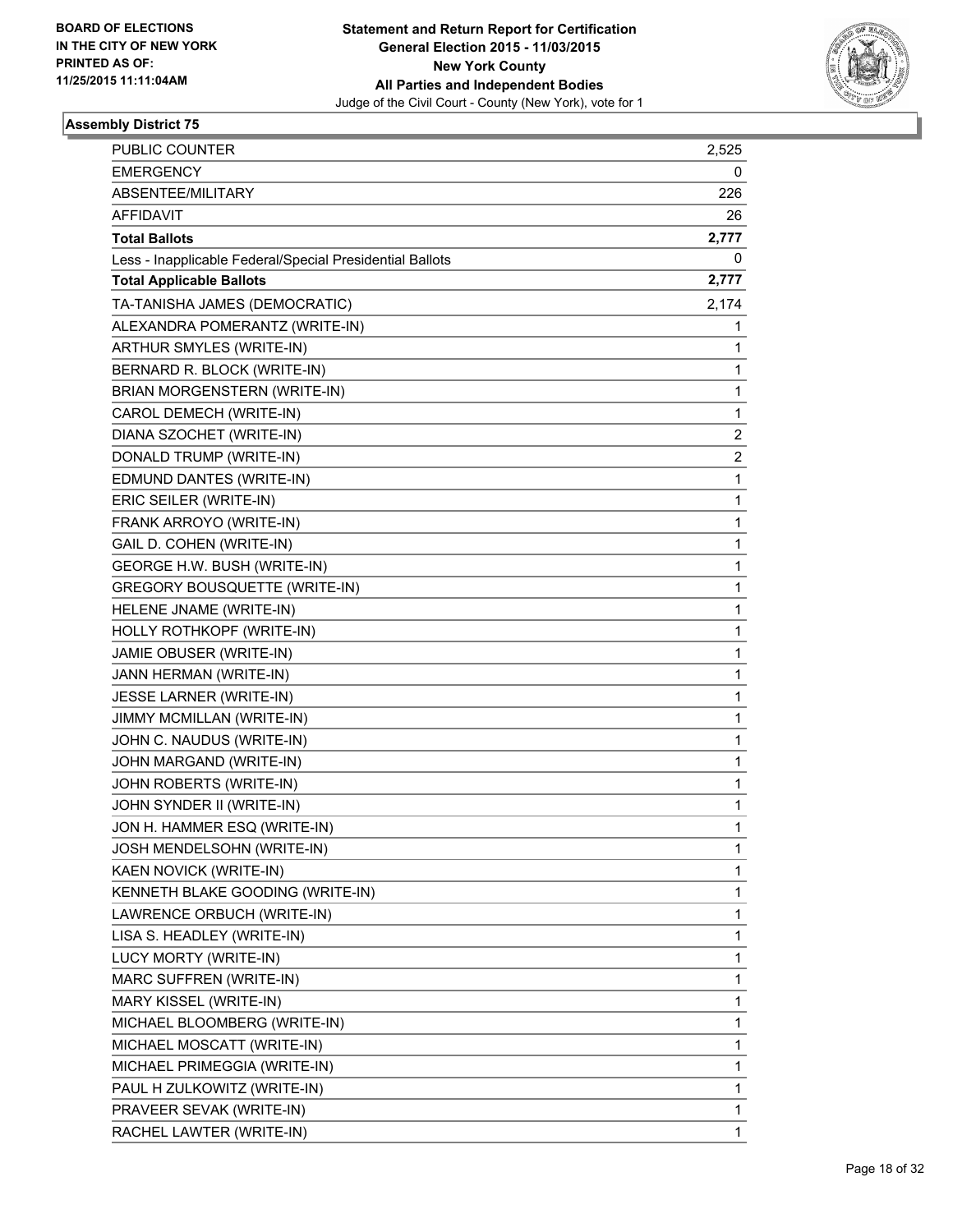

| RAND PAUL (WRITE-IN)                     | 1     |
|------------------------------------------|-------|
| RANDELL JACKSON (WRITE-IN)               | 1     |
| RAYMOND VALERIO (WRITE-IN)               | 1     |
| RICHARD TSAI (WRITE-IN)                  | 1     |
| RON KUBY (WRITE-IN)                      | 1     |
| <b>RUBY RIMS (WRITE-IN)</b>              | 1     |
| RUDOLPH GIULIANI (WRITE-IN)              | 1     |
| SANDRA DAY O'CONNER (WRITE-IN)           | 1     |
| SEAN HEANITY (WRITE-IN)                  | 1     |
| SEAN VERA (WRITE-IN)                     | 1     |
| SEBASTIAN WINTORMUTE (WRITE-IN)          | 1     |
| SOON KOPLIK (WRITE-IN)                   | 1     |
| TANYA KENNEDY (WRITE-IN)                 | 1     |
| THE HONORABLE HAROLD BORTON I (WRITE-IN) | 1     |
| THOMAS SHANAHAN (WRITE-IN)               | 1     |
| TIFFANY ANN PETRAKOV (WRITE-IN)          | 1     |
| UNATTRIBUTABLE WRITE-IN (WRITE-IN)       | 25    |
| WILLIAM HEINZEN (WRITE-IN)               |       |
| <b>Total Votes</b>                       | 2,256 |
| Unrecorded                               | 521   |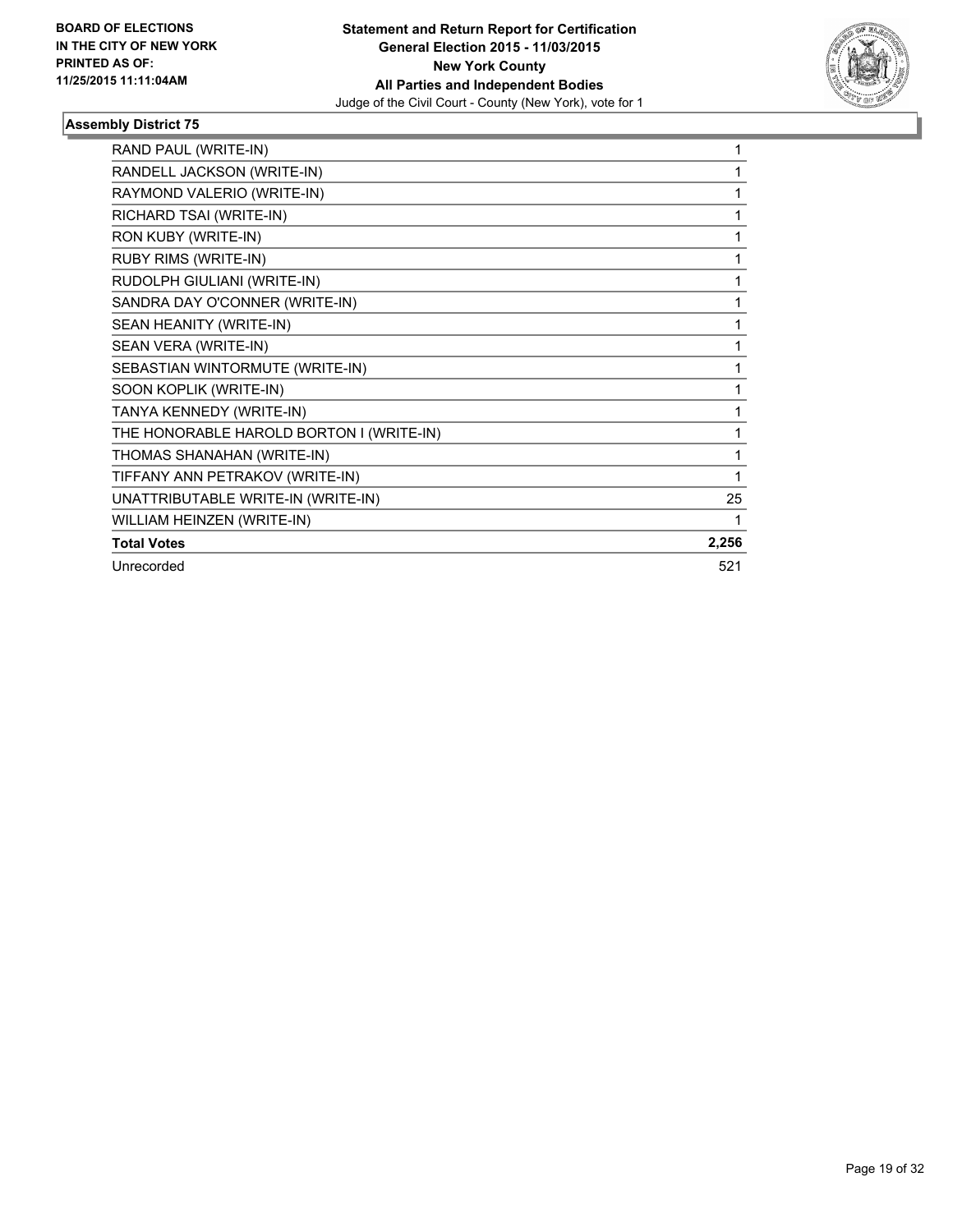

| PUBLIC COUNTER                                           | 2,176                   |
|----------------------------------------------------------|-------------------------|
| <b>EMERGENCY</b>                                         | 0                       |
| ABSENTEE/MILITARY                                        | 188                     |
| <b>AFFIDAVIT</b>                                         | 22                      |
| <b>Total Ballots</b>                                     | 2,386                   |
| Less - Inapplicable Federal/Special Presidential Ballots | 0                       |
| <b>Total Applicable Ballots</b>                          | 2,386                   |
| TA-TANISHA JAMES (DEMOCRATIC)                            | 1,859                   |
| ANDREW L. GUTTELAITE ESQ. (WRITE-IN)                     | 1                       |
| ANNE MCCAUGHEY (WRITE-IN)                                | 1                       |
| ANTHONY WEINER (WRITE-IN)                                | 1                       |
| ANTONIN SEALIA (WRITE-IN)                                | 1                       |
| ARIVA NACHMANN (WRITE-IN)                                | 1                       |
| BO DIDLEY (WRITE-IN)                                     | 1                       |
| BRET DELAIRE (WRITE-IN)                                  | 1                       |
| <b>BRET FAUNE (WRITE-IN)</b>                             | 1                       |
| CARLY FIORINA (WRITE-IN)                                 | 1                       |
| CESAR SUAREZ (WRITE-IN)                                  | 1                       |
| CHARLES S. WARREN (WRITE-IN)                             | 1                       |
| CHRISTOPHER G. REID (WRITE-IN)                           | 1                       |
| CHRISTOPHER P. REGAN (WRITE-IN)                          | 1                       |
| CHRISTOPHER REID (WRITE-IN)                              | 1                       |
| CLARK KENT (WRITE-IN)                                    | 1                       |
| DANIEL ISAACS (WRITE-IN)                                 | 1                       |
| DARA GALA CATOS (WRITE-IN)                               | 1                       |
| DAVID CASAVIS (WRITE-IN)                                 | $\overline{\mathbf{c}}$ |
| DENIS G. KELLY (WRITE-IN)                                | 1                       |
| DMITRI BOGDANICH (WRITE-IN)                              | 1                       |
| DONALD TRUMP (WRITE-IN)                                  | $\overline{\mathbf{c}}$ |
| E FYALA KAPLOUN (WRITE-IN)                               | 1                       |
| ED SADOWSKY (WRITE-IN)                                   | 1                       |
| ED WHELAN (WRITE-IN)                                     | 1                       |
| ELIZABETH CIERKIN (WRITE-IN)                             | 1                       |
| FRANK SCALA (WRITE-IN)                                   | 1                       |
| FRED HETZEL (WRITE-IN)                                   | 1                       |
| GEITA NIVGITRIN (WRITE-IN)                               | 1                       |
| GREGG M. BROWN (WRITE-IN)                                | 1                       |
| HARON SHOHET (WRITE-IN)                                  | 1                       |
| HELENE JNANE (WRITE-IN)                                  | 3                       |
| JACOB DEGROM (WRITE-IN)                                  | 1                       |
| JENNIFER KIRKLAND (WRITE-IN)                             | 1                       |
| JOE BIDEN (WRITE-IN)                                     | 1                       |
| JOHN BURNETT (WRITE-IN)                                  | 1                       |
| JOHN TULLY (WRITE-IN)                                    | 1                       |
| JOSEPH ALLMAN (WRITE-IN)                                 | 1                       |
| JOSEPH PIAZZA (WRITE-IN)                                 | 1                       |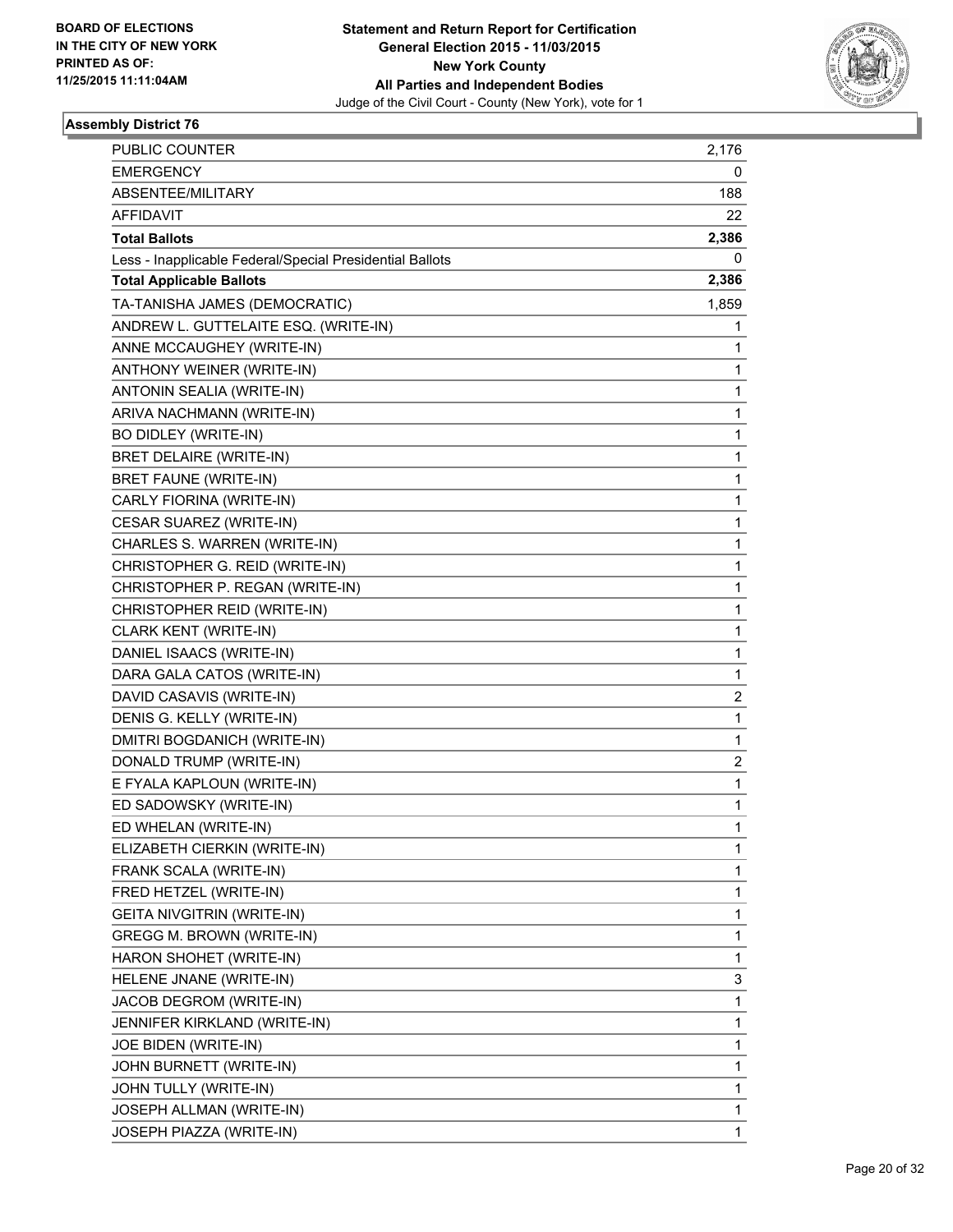

| JUDGE REINHOLD (WRITE-IN)          | 1     |
|------------------------------------|-------|
| LAWRENCE WEITZMAN (WRITE-IN)       | 1     |
| MARCO RUBIO (WRITE-IN)             | 1     |
| MARIA FRANZESE (WRITE-IN)          | 1     |
| MARK A PULLANO (WRITE-IN)          | 1     |
| MICHAEL CONFORTO (WRITE-IN)        | 1     |
| MICHAEL RYAN (WRITE-IN)            | 1     |
| MITT ROMNEY (WRITE-IN)             | 1     |
| MORRIE L. KLEINBART (WRITE-IN)     | 1     |
| OLIVER WENDALL HOLMES (WRITE-IN)   | 1     |
| PAUL ORDA (WRITE-IN)               | 1     |
| PETER HEIN (WRITE-IN)              | 1     |
| RAYMOND KELLY (WRITE-IN)           | 1     |
| RAYMONDO BRUCE (WRITE-IN)          | 1     |
| RICHARD TSAI (WRITE-IN)            | 1     |
| ROBERT MITCHELL THEISS (WRITE-IN)  | 1     |
| RUDOLPH GIULIANI (WRITE-IN)        | 1     |
| SABRINA KRAUS (WRITE-IN)           | 1     |
| SANDRA SHOHET (WRITE-IN)           | 1     |
| SETH KORNBLUTH (WRITE-IN)          | 1     |
| STEVEN MATZ (WRITE-IN)             | 1     |
| SUSAN CONHEIM (WRITE-IN)           | 1     |
| SUSAN CURR (WRITE-IN)              | 1     |
| SUSAN HOCHBERG (WRITE-IN)          | 1     |
| TED CRUZ (WRITE-IN)                | 1     |
| TREVOR WORRELL (WRITE-IN)          | 1     |
| UNATTRIBUTABLE WRITE-IN (WRITE-IN) | 33    |
| WILLIAM DIBLASIO (WRITE-IN)        | 1     |
| ZEPHYR TEACHOUT (WRITE-IN)         | 1     |
| <b>Total Votes</b>                 | 1,962 |
| Unrecorded                         | 424   |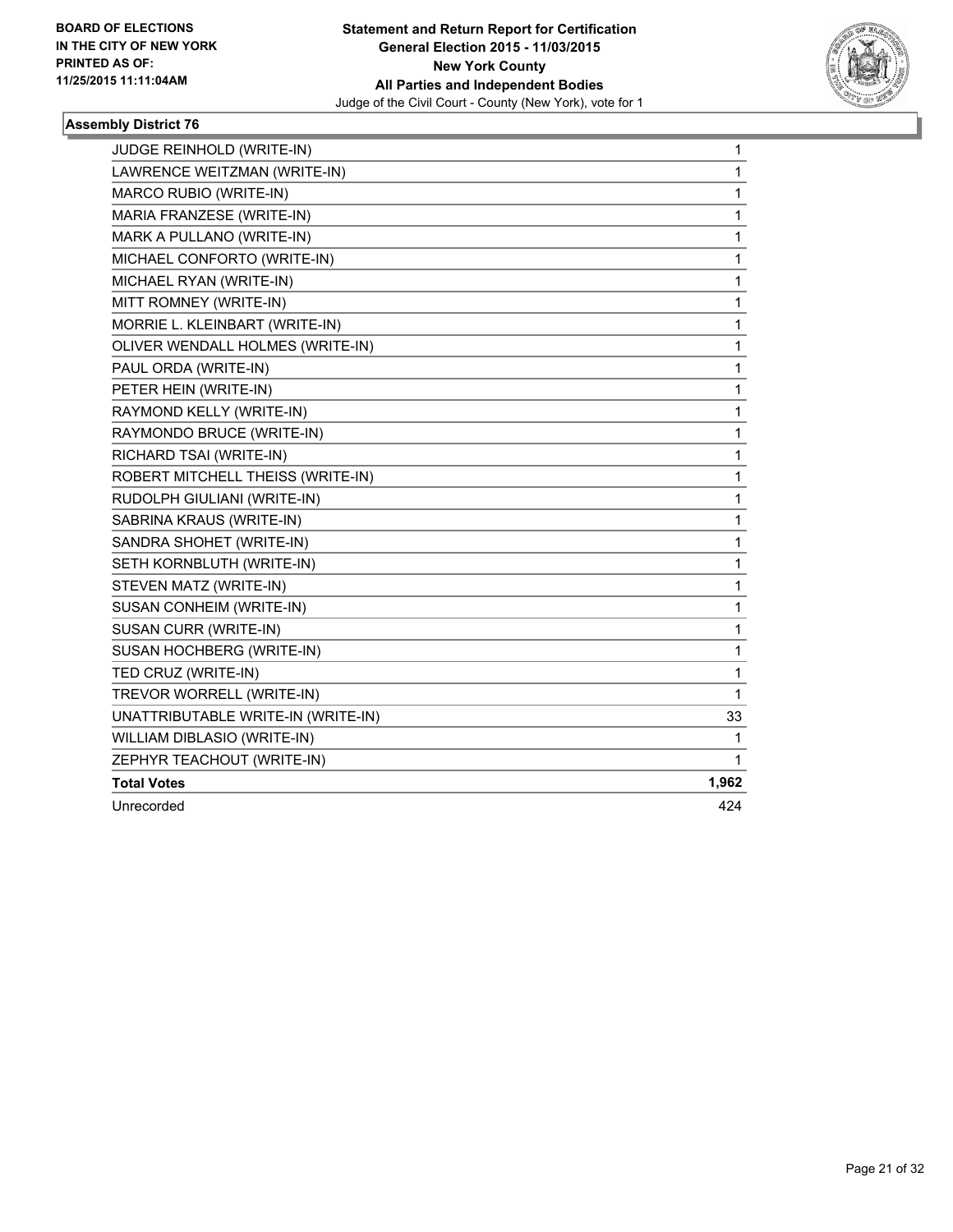

| PUBLIC COUNTER                                           | 33,884 |
|----------------------------------------------------------|--------|
| <b>EMERGENCY</b>                                         | 11     |
| ABSENTEE/MILITARY                                        | 2,595  |
| AFFIDAVIT                                                | 421    |
| <b>Total Ballots</b>                                     | 36,911 |
| Less - Inapplicable Federal/Special Presidential Ballots | 0      |
| <b>Total Applicable Ballots</b>                          | 36,911 |
| TA-TANISHA JAMES (DEMOCRATIC)                            | 28,012 |
| AARON SIMPSON ESQ. (WRITE-IN)                            | 1      |
| ABRAHAM BRACIN (WRITE-IN)                                | 1      |
| ADAM DRATCH (WRITE-IN)                                   | 1      |
| ADAM OUSTATCHER (WRITE-IN)                               | 1      |
| ADOLPH GREENE (WRITE-IN)                                 | 1      |
| ALAN FERSTER (WRITE-IN)                                  | 1      |
| ALAN FLACKS (WRITE-IN)                                   | 1      |
| ALEKSANDER POWIETREYNLI (WRITE-IN)                       | 1      |
| ALEX RODRIGUES (WRITE-IN)                                | 1      |
| ALEXANDER KRAN III (WRITE-IN)                            | 1      |
| ALEXANDRA POMERANTZ (WRITE-IN)                           | 1      |
| ALEXIA CLAYBORNE (WRITE-IN)                              | 1      |
| ALMA HIGGINS (WRITE-IN)                                  | 1      |
| ALTON ABRAMOWITZ (WRITE-IN)                              | 1      |
| ALTON H. MADDOX JR. (WRITE-IN)                           | 1      |
| AMANDA DENARO (WRITE-IN)                                 | 1      |
| AMANDA SHAPIRO (WRITE-IN)                                | 1      |
| AMIT BAGGA (WRITE-IN)                                    | 1      |
| ANDRE PHILLIPS (WRITE-IN)                                | 1      |
| ANDREA PSORAS (WRITE-IN)                                 | 1      |
| ANDREW E LEHRER (WRITE-IN)                               | 1      |
| ANDREW KORNBLUTH (WRITE-IN)                              | 1      |
| ANDREW L. GUTTELAITE ESQ. (WRITE-IN)                     | 1      |
| ANDREW NAPOLITANO (WRITE-IN)                             | 1      |
| ANITA KOFFLER (WRITE-IN)                                 | 1      |
| ANITA RAYE KENNEDY (WRITE-IN)                            | 1      |
| ANNE KADAMANI (WRITE-IN)                                 | 1      |
| ANNE MCCAUGHEY (WRITE-IN)                                | 1      |
| ANTHONY JARA (WRITE-IN)                                  | 1      |
| ANTHONY WALKER (WRITE-IN)                                | 1      |
| ANTHONY WEINER (WRITE-IN)                                | 1      |
| ANTONIN SEALIA (WRITE-IN)                                | 1      |
| ARETHA SANS (WRITE-IN)                                   | 1      |
| ARIVA NACHMANN (WRITE-IN)                                | 1      |
| ARLENE BLUTH (WRITE-IN)                                  | 1      |
| ARTHUR ENGORAN (WRITE-IN)                                | 1      |
| ARTHUR SCHWARTZ (WRITE-IN)                               | 1      |
| ARTHUR SMYLES (WRITE-IN)                                 | 1      |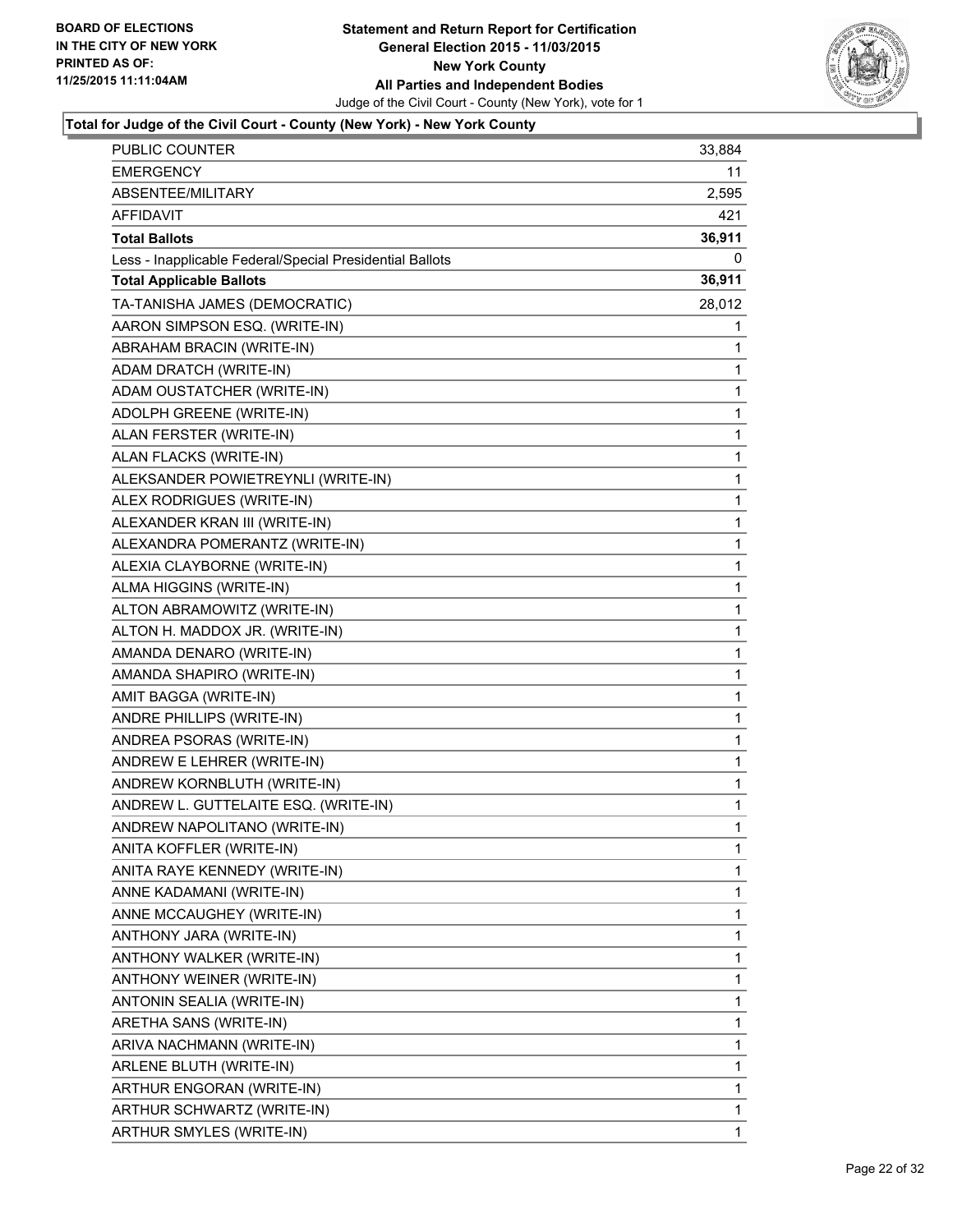

| <b>ASHLEY EMEROLE (WRITE-IN)</b>   | $\mathbf{1}$            |
|------------------------------------|-------------------------|
| ASHOK CHANDRA (WRITE-IN)           | 1                       |
| AVIVA BUECHLER (WRITE-IN)          | 1                       |
| AVIVA GRASSO (WRITE-IN)            | 1                       |
| <b>BABA GANOUCH (WRITE-IN)</b>     | 1                       |
| BARBARA ADVOCATE (WRITE-IN)        | 1                       |
| BARBARA KAPNICK (WRITE-IN)         | 2                       |
| BARRY GOLDWATER (WRITE-IN)         | 1                       |
| BENJAMIN WOODRUFF (WRITE-IN)       | 1                       |
| BERNARD R. BLOCK (WRITE-IN)        | 1                       |
| BERNIE SANDERS (WRITE-IN)          | 2                       |
| BILL DEBLASIO (WRITE-IN)           | 1                       |
| BILL KATCHER (WRITE-IN)            | 1                       |
| BILL LYNCH (WRITE-IN)              | 1                       |
| BILL MURRAY (WRITE-IN)             | $\overline{\mathbf{c}}$ |
| BILLY JOEL (WRITE-IN)              | 1                       |
| BISHOP JOSEPH HARRIS (WRITE-IN)    | 1                       |
| BO DIDLEY (WRITE-IN)               | 1                       |
| <b>BOB GINSBERG (WRITE-IN)</b>     | 1                       |
| BOB LEONARD (WRITE-IN)             | 1                       |
| BOBBIE SUE DUTCH (WRITE-IN)        | 1                       |
| <b>BOBBY KOLIN (WRITE-IN)</b>      | 1                       |
| BRAD VOGEL (WRITE-IN)              | 1                       |
| <b>BRET DELAIRE (WRITE-IN)</b>     | 1                       |
| BRET FAUNE (WRITE-IN)              | 1                       |
| BRET JOSEPH (WRITE-IN)             | 1                       |
| BRIAN DAVID MOONEY (WRITE-IN)      | 1                       |
| BRIAN J. SHEEHAN (WRITE-IN)        | 1                       |
| BRIAN KROGMAN (WRITE-IN)           | 1                       |
| BRIAN MORGENSTERN (WRITE-IN)       | 1                       |
| BRIAN QUILTER (WRITE-IN)           | 1                       |
| BRIAN SCHROEDER (WRITE-IN)         | 1                       |
| BRIAN WALDELL WILLIAMS (WRITE-IN)  | 1                       |
| <b>BRIDGETTE MOWIZE (WRITE-IN)</b> | $\mathbf{1}$            |
| <b>BRUCE DICCICO (WRITE-IN)</b>    | 1                       |
| <b>BRUCE LEE (WRITE-IN)</b>        | 1                       |
| BRYAN JIMENEZ (WRITE-IN)           | 1                       |
| CALVIN BUTTS (WRITE-IN)            | 1                       |
| CARLY FIORINA (WRITE-IN)           | 2                       |
| CAROL DEMECH (WRITE-IN)            | 1                       |
| CAROLYN CONABOY (WRITE-IN)         | 1                       |
| CATHERINE SMITH (WRITE-IN)         | 1                       |
| CESAR SUAREZ (WRITE-IN)            | 1                       |
| CHARLES S. WARREN (WRITE-IN)       | $\mathbf{1}$            |
| CHRIS STAPLES (WRITE-IN)           | 1                       |
| CHRISTINA OFNER (WRITE-IN)         | $\mathbf{1}$            |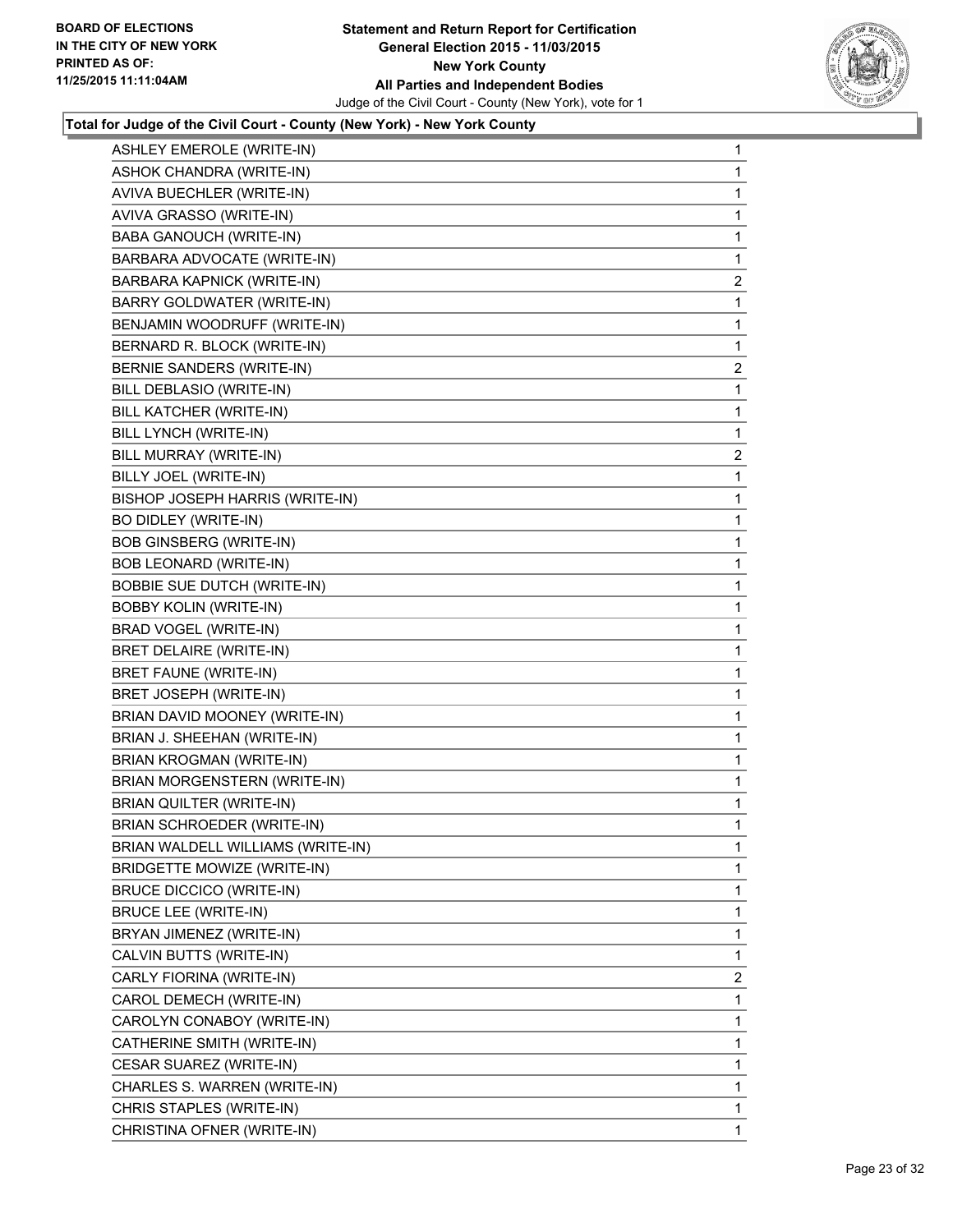

| CHRISTOPHER G. REID (WRITE-IN)      | 1            |
|-------------------------------------|--------------|
| CHRISTOPHER P. REGAN (WRITE-IN)     | 1            |
| CHRISTOPHER REID (WRITE-IN)         | 1            |
| CLARA CHUNG (WRITE-IN)              | 1            |
| CLARK KENT (WRITE-IN)               | 1            |
| <b>CURTIS ARLUCK (WRITE-IN)</b>     | 1            |
| CYMA RUBIN (WRITE-IN)               | 1            |
| DAMIEN KERAN (WRITE-IN)             | 1            |
| DANIEL I.A. COHEN (WRITE-IN)        | 1            |
| DANIEL ISAACS (WRITE-IN)            | 1            |
| DANIEL OCCENA (WRITE-IN)            | 1            |
| DANIEL SEMEL (WRITE-IN)             | 1            |
| DANIELLA ELIABETH KELLER (WRITE-IN) | 1            |
| DARA GALA CATOS (WRITE-IN)          | 1            |
| DAVID CASAVIS (WRITE-IN)            | 5            |
| DAVID COHAN (WRITE-IN)              | 1            |
| DAVID DINKINS (WRITE-IN)            | 1            |
| DAVID J. FAULKNER (WRITE-IN)        | 1            |
| DAVID JONES (WRITE-IN)              | 1            |
| DAVID NIR (WRITE-IN)                | 1            |
| DAVID SILVERBERG (WRITE-IN)         | 1            |
| DAVID W. THOMPSON (WRITE-IN)        | 1            |
| DEMOCRATIC (WRITE-IN)               | 1            |
| DENIS G. KELLY (WRITE-IN)           | 1            |
| DENNIS WEINER (WRITE-IN)            | 1            |
| DIANA ROSS (WRITE-IN)               | 1            |
| DIANA SANCHEZ (WRITE-IN)            | 1            |
| DIANA SZOCHET (WRITE-IN)            | 2            |
| DIANE KINNERET GRAYSON (WRITE-IN)   | 1            |
| DIANE LACEY-WINLEY (WRITE-IN)       | 1            |
| DIANE MONA (WRITE-IN)               | 1            |
| DMITRI BOGDANICH (WRITE-IN)         | 1            |
| DONALD HAY (WRITE-IN)               | 1            |
| DONALD TRUMP (WRITE-IN)             | 17           |
| E FYALA KAPLOUN (WRITE-IN)          | 1            |
| ED COX (WRITE-IN)                   | 1            |
| ED FACCIO (WRITE-IN)                | 1            |
| ED SADOWSKY (WRITE-IN)              | 1            |
| ED WHELAN (WRITE-IN)                | 1            |
| EDMUND DANTES (WRITE-IN)            | 1            |
| EDWARD R. MEVEC (WRITE-IN)          | 1            |
| EDWARD SNOWDEN (WRITE-IN)           | 1            |
| ELDER DR. C.A. GOWAN (WRITE-IN)     | 1            |
| ELIZABETH CIERKIN (WRITE-IN)        | 1            |
| ELIZABETH KRAMER (WRITE-IN)         | 1            |
| ELIZABETH LANG (WRITE-IN)           | $\mathbf{1}$ |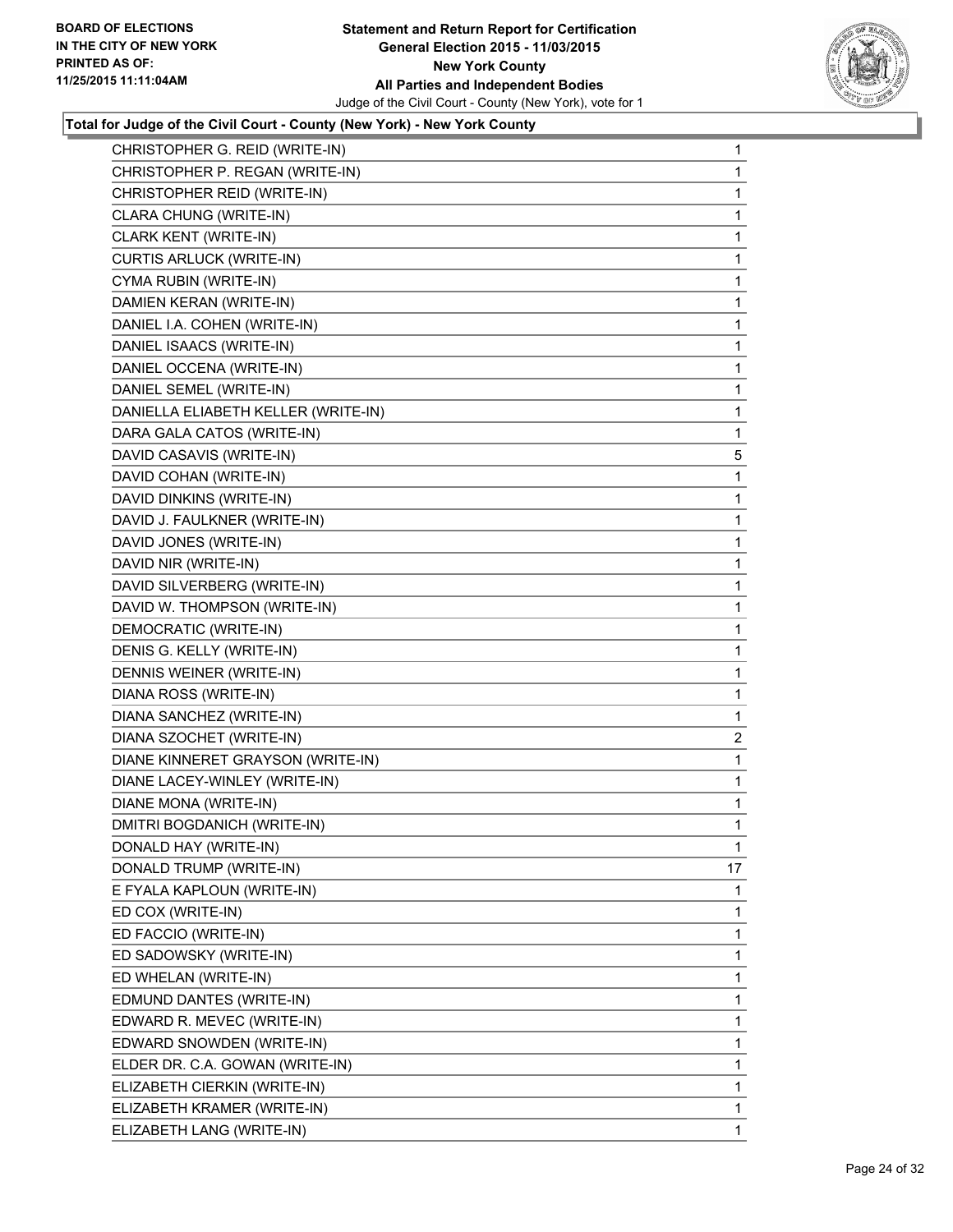

| ELLIOT SPITZER (WRITE-IN)            | $\mathbf{1}$ |
|--------------------------------------|--------------|
| ELMER FRAZEE (WRITE-IN)              | 1            |
| EMANUEL E. CHOSAK (WRITE-IN)         | 1            |
| EMILY STIEN (WRITE-IN)               | 1            |
| ERIC HOSMER (WRITE-IN)               | 1            |
| ERIC SEILER (WRITE-IN)               | 1            |
| ERIC TRUMP (WRITE-IN)                | 1            |
| ERIK CASPERSON (WRITE-IN)            | 1            |
| ETHAN GOLDSTEIN (WRITE-IN)           | 1            |
| ETHAN V. FINNERAN (WRITE-IN)         | 1            |
| FATHER MICHAEL SEHLON (WRITE-IN)     | 1            |
| FIDEL CASTRO (WRITE-IN)              | 1            |
| FRANK ARROYO (WRITE-IN)              | 1            |
| FRANK ROTHMAN, ESQ (WRITE-IN)        | 1            |
| FRANK SCALA (WRITE-IN)               | 1            |
| FRED HETZEL (WRITE-IN)               | 1            |
| FRED WINSTOW (WRITE-IN)              | 1            |
| <b>GABRIEL ULLIBARRI (WRITE-IN)</b>  | 1            |
| GAIL D. COHEN (WRITE-IN)             | 1            |
| <b>GAIL R GREMSE (WRITE-IN)</b>      | 1            |
| <b>GARY MINDLIN (WRITE-IN)</b>       | 1            |
| <b>GEITA NIVGITRIN (WRITE-IN)</b>    | 1            |
| GEORGE H.W. BUSH (WRITE-IN)          | 1            |
| <b>GEORGE WITT (WRITE-IN)</b>        | 1            |
| GLORIA BROWNE MARSHALL (WRITE-IN)    | 1            |
| <b>GRACE JONES (WRITE-IN)</b>        | 1            |
| <b>GRACE MENG (WRITE-IN)</b>         | 1            |
| GREGG M. BROWN (WRITE-IN)            | 1            |
| <b>GREGORIO MORALES (WRITE-IN)</b>   | 1            |
| <b>GREGORY BOUSQUETTE (WRITE-IN)</b> | 1            |
| <b>GREGORY LEHMAN (WRITE-IN)</b>     | 2            |
| HAROLD DERINGO (WRITE-IN)            | 1            |
| HARON SHOHET (WRITE-IN)              | 1            |
| HEATH M. SHERMAN (WRITE-IN)          | $\mathbf{1}$ |
| HELEN SOBEL (WRITE-IN)               | 1            |
| HELENE JNAME (WRITE-IN)              | 1            |
| HELENE JNANE (WRITE-IN)              | 24           |
| HENRI BRESSON (WRITE-IN)             | 1            |
| HENRY MASS (WRITE-IN)                | 1            |
| HERB LENDON (WRITE-IN)               | 1            |
| HILLARY CLINTON (WRITE-IN)           | 1            |
| HIRO LNU (WRITE-IN)                  | 1            |
| HOLLY ROTHKOPF (WRITE-IN)            | 1            |
| HUEY LEWIS (WRITE-IN)                | $\mathbf{1}$ |
| INNA AVRASINA (WRITE-IN)             | 1            |
| IRA SAIGER (WRITE-IN)                | $\mathbf{1}$ |
|                                      |              |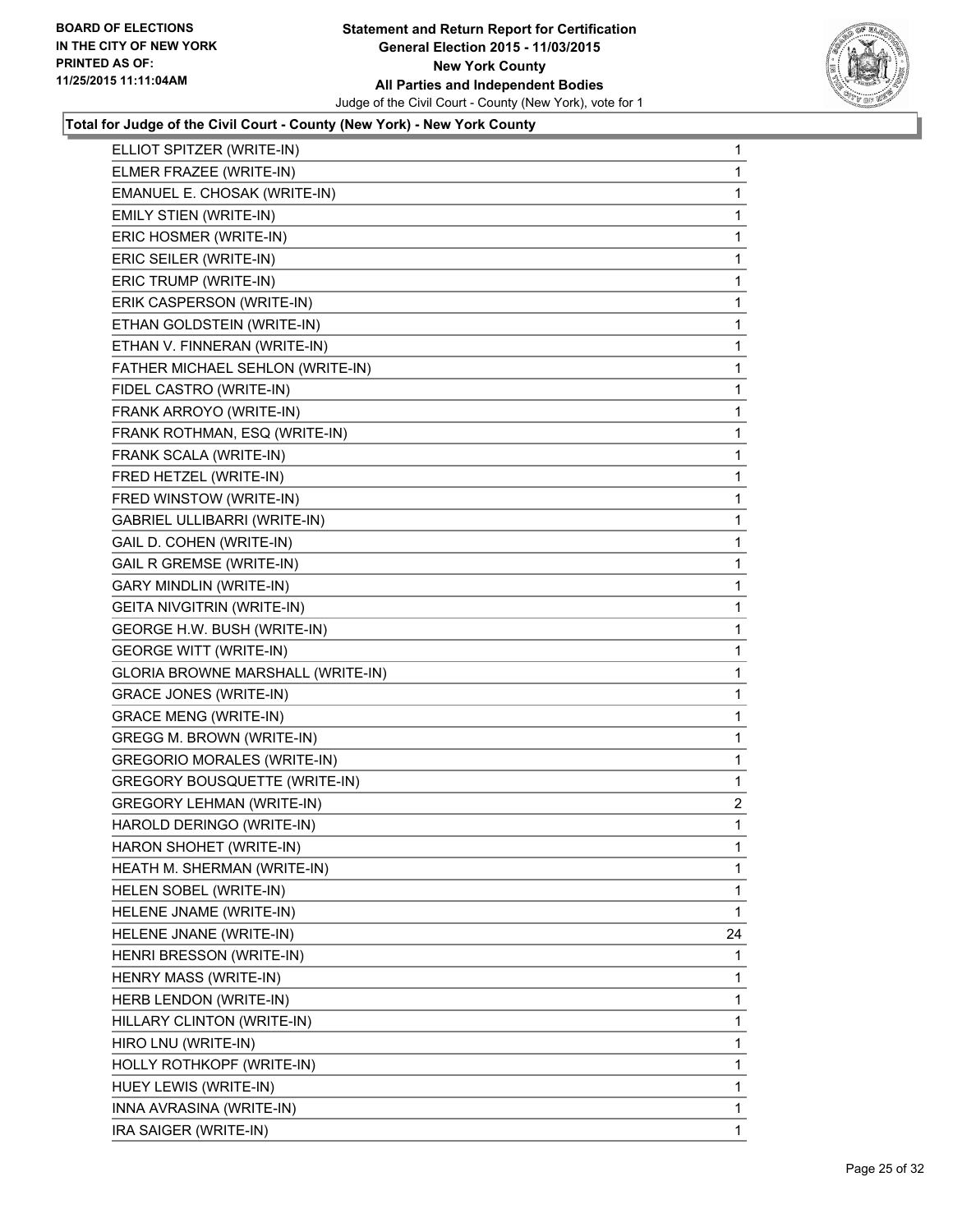

| ISMIZL ELLZHI (WRITE-IN)         | 1 |
|----------------------------------|---|
| JACK RUCKER (WRITE-IN)           | 1 |
| JACKIE NORTHACKER (WRITE-IN)     | 1 |
| JACOB DEGROM (WRITE-IN)          | 1 |
| JACOB POLLACK (WRITE-IN)         | 1 |
| JACOB SHER (WRITE-IN)            | 1 |
| JAMES C. MOSLEY (WRITE-IN)       | 1 |
| JAMES CARCAS (WRITE-IN)          | 1 |
| JAMES FOORATT (WRITE-IN)         | 1 |
| JAMES FRYER (WRITE-IN)           | 1 |
| JAMES KAINEN (WRITE-IN)          | 1 |
| JAMES R. CHO (WRITE-IN)          | 1 |
| JAMES RHODES (WRITE-IN)          | 1 |
| JAMES, T (WRITE-IN)              | 1 |
| JAMIE LEIGH ALLEN (WRITE-IN)     | 1 |
| JAMIE OBUSER (WRITE-IN)          | 1 |
| JANE FAIRFAX (WRITE-IN)          | 1 |
| JANN HERMAN (WRITE-IN)           | 1 |
| JASON LOWE (WRITE-IN)            | 1 |
| JAY P. HIRSCHSON (WRITE-IN)      | 1 |
| JAYTEE STARR (WRITE-IN)          | 2 |
| JEFFREY DUREAK (WRITE-IN)        | 1 |
| JEFFREY ROWLAND (WRITE-IN)       | 1 |
| JEFFREY S. GOLDENBERG (WRITE-IN) | 1 |
| JENA LEVIN (WRITE-IN)            | 1 |
| JENNIFER KIRKLAND (WRITE-IN)     | 1 |
| JEREMY RICHARDSON (WRITE-IN)     | 1 |
| JEREMY SCHIFFRES (WRITE-IN)      | 1 |
| JESSE LARNER (WRITE-IN)          | 1 |
| <b>JESSICA LUPPIN (WRITE-IN)</b> | 1 |
| JILL STEIN (WRITE-IN)            | 1 |
| <b>JIM MORRISON (WRITE-IN)</b>   | 1 |
| JIMMY MCMILLAN (WRITE-IN)        | 1 |
| JO ANN H. WHITEHORN (WRITE-IN)   | 1 |
| JOE BIDEN (WRITE-IN)             | 1 |
| JOE TORRE (WRITE-IN)             | 1 |
| JOE WALSH (WRITE-IN)             | 1 |
| JOHM MIRAS (WRITE-IN)            | 1 |
| JOHN B. COFFEY (WRITE-IN)        | 1 |
| JOHN BURNETT (WRITE-IN)          | 2 |
| JOHN C. NAUDUS (WRITE-IN)        | 1 |
| JOHN DOE (WRITE-IN)              | 1 |
| JOHN JONES (WRITE-IN)            | 2 |
| JOHN JULES STEIN (WRITE-IN)      | 1 |
| JOHN KLINE (WRITE-IN)            | 1 |
| JOHN MARGAND (WRITE-IN)          | 1 |
|                                  |   |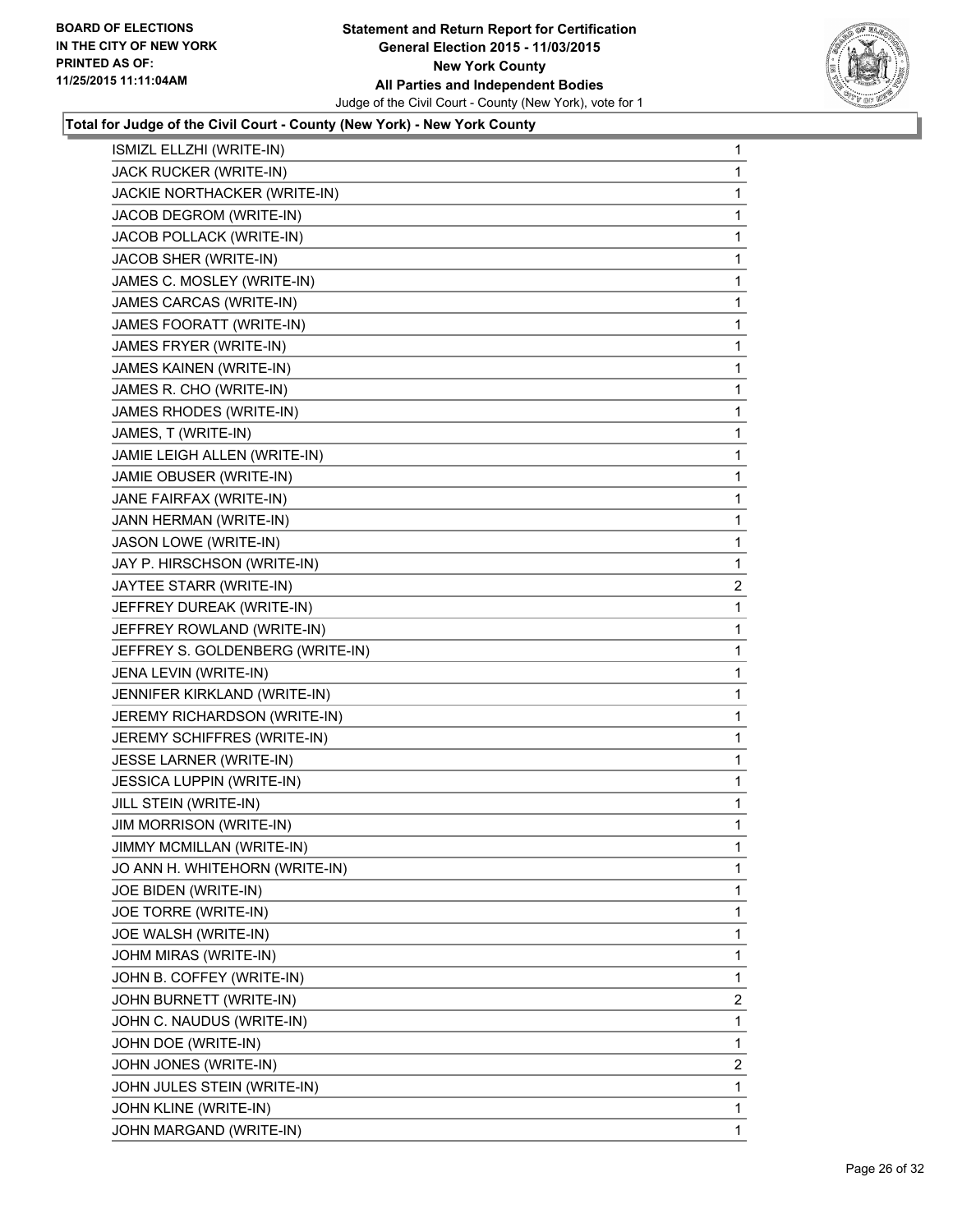

| JOHN MCCAIN (WRITE-IN)           | 1 |
|----------------------------------|---|
| JOHN MORIN (WRITE-IN)            | 1 |
| JOHN QUINCY ADAMS (WRITE-IN)     | 1 |
| JOHN ROBERTS (WRITE-IN)          | 1 |
| JOHN SMITH (WRITE-IN)            | 1 |
| JOHN SWIHART (WRITE-IN)          | 1 |
| JOHN SYNDER II (WRITE-IN)        | 1 |
| JOHN TULLY (WRITE-IN)            | 1 |
| JOHN WIETHORN (WRITE-IN)         | 1 |
| JON H. HAMMER ESQ (WRITE-IN)     | 1 |
| JONATHAN GOLDIN (WRITE-IN)       | 1 |
| JONATHAN LUPKIN (WRITE-IN)       | 1 |
| JONATHAN ZIMET (WRITE-IN)        | 1 |
| JORDAN AUSTANDER (WRITE-IN)      | 1 |
| JOSE EPINAL (WRITE-IN)           | 1 |
| JOSE OLIVARES (WRITE-IN)         | 1 |
| JOSEPH ALLMAN (WRITE-IN)         | 1 |
| JOSEPH E. VAUGHN SR. (WRITE-IN)  | 1 |
| JOSEPH GELLMAN (WRITE-IN)        | 1 |
| JOSEPH GRENETTI (WRITE-IN)       | 1 |
| JOSEPH PIAZZA (WRITE-IN)         | 1 |
| JOSEPH S TOCCI (WRITE-IN)        | 1 |
| JOSH MENDELSOHN (WRITE-IN)       | 1 |
| JOSHUA A. BACH (WRITE-IN)        | 1 |
| JUDGE GREG MATHIS (WRITE-IN)     | 1 |
| JUDGE HAROLD J. LYNCH (WRITE-IN) | 1 |
| JUDGE REINHOLD (WRITE-IN)        | 1 |
| JUDITH KAYE (WRITE-IN)           | 1 |
| JULIAN M. HILL (WRITE-IN)        | 1 |
| KAEN NOVICK (WRITE-IN)           | 1 |
| KALVIN LEE (WRITE-IN)            | 1 |
| KAREN CORRIE (WRITE-IN)          | 1 |
| KATHERINE B. HARRISON (WRITE-IN) | 1 |
| KEITH BROWN (WRITE-IN)           | 1 |
| KEITH POWERS (WRITE-IN)          | 1 |
| KEITH WRIGHT (WRITE-IN)          | 1 |
| KENNETH A. WIND ESQ (WRITE-IN)   | 1 |
| KENNETH BLAKE GOODING (WRITE-IN) | 1 |
| KENNITH HOLDEN (WRITE-IN)        | 1 |
| KEVIN A. KLEPPER (WRITE-IN)      | 1 |
| KEVIN KIM (WRITE-IN)             | 1 |
| KEVIN MCGRATH JR. (WRITE-IN)     | 2 |
| KIMBERLEE JACKSON (WRITE-IN)     | 1 |
| KIMBERLY GUILEOYLE (WRITE-IN)    | 1 |
| LARRY SEABROOK (WRITE-IN)        | 1 |
| LAUREN JONES (WRITE-IN)          | 1 |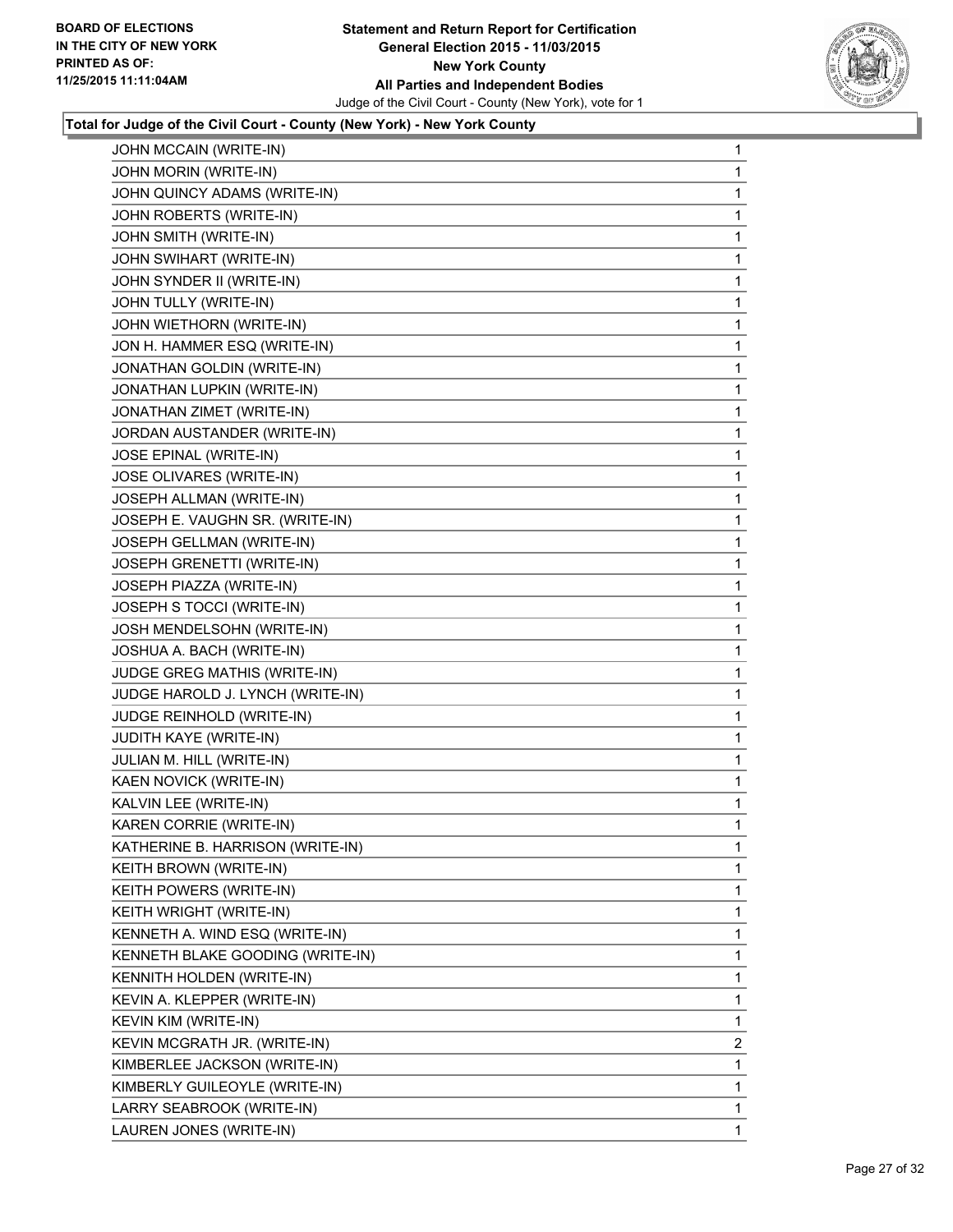

| LAUREN RUTH ROSE (WRITE-IN)   | 1                       |
|-------------------------------|-------------------------|
| LAWRENCE ORBUCH (WRITE-IN)    | 1                       |
| LAWRENCE WEITZMAN (WRITE-IN)  | 1                       |
| LEAH HANLON (WRITE-IN)        | 1                       |
| LEN ROSE (WRITE-IN)           | 1                       |
| LENA SCHNEIDER (WRITE-IN)     | 1                       |
| LENNA NEPOMNYASCHY (WRITE-IN) | $\overline{\mathbf{c}}$ |
| LENOIA FULANI (WRITE-IN)      | 1                       |
| LEON JACOBSON (WRITE-IN)      | 1                       |
| LEROY EHRENREICH (WRITE-IN)   | 1                       |
| LEX LUTHER (WRITE-IN)         | 1                       |
| LINDA BYRNE (WRITE-IN)        | 1                       |
| LISA S. HEADLEY (WRITE-IN)    | 5                       |
| LIZ MELLEN (WRITE-IN)         | 1                       |
| LOUIS A. MALAVE (WRITE-IN)    | 1                       |
| LOUIS STONE (WRITE-IN)        | 1                       |
| LPONCE P. DANIEL (WRITE-IN)   | 1                       |
| LUCAS DUDA (WRITE-IN)         | 1                       |
| LUCY MORTY (WRITE-IN)         | 1                       |
| LYLE E. FRANK (WRITE-IN)      | 1                       |
| LYLE FRANK (WRITE-IN)         | 1                       |
| LYNN STEWARD (WRITE-IN)       | 1                       |
| MAGAN HU (WRITE-IN)           | 1                       |
| MAGGIE DUBRIS (WRITE-IN)      | 1                       |
| MARA NULL (WRITE-IN)          | 1                       |
| MARC AGNIFILO (WRITE-IN)      | 1                       |
| MARC SEIDENSTEIN (WRITE-IN)   | 1                       |
| MARC SUFFREN (WRITE-IN)       | 1                       |
| MARC TOBAK (WRITE-IN)         | 1                       |
| MARCO RUBIO (WRITE-IN)        | 1                       |
| MARIA CARLUCCIO (WRITE-IN)    | 1                       |
| MARIA FRANZESE (WRITE-IN)     | 1                       |
| MARIA S. ZEHLER (WRITE-IN)    | 1                       |
| MARIA VALERIS (WRITE-IN)      | 1                       |
| MARIA VALLO (WRITE-IN)        | 1                       |
| MARIE DONOHUE (WRITE-IN)      | 1                       |
| MARK A PULLANO (WRITE-IN)     | 1                       |
| MARK ANGELSON (WRITE-IN)      | 2                       |
| MARK BUTLER (WRITE-IN)        | 1                       |
| MARK GRAYSON (WRITE-IN)       | 1                       |
| MARK LEVIN (WRITE-IN)         | $\overline{2}$          |
| MARK TWAIN (WRITE-IN)         | 1                       |
| MARTIN BRAUN (WRITE-IN)       | 1                       |
| MARTIN JAFFE (WRITE-IN)       | 1                       |
| MARVA YORK (WRITE-IN)         | 1                       |
| MARY GAIL LEARNS (WRITE-IN)   | 1                       |
|                               |                         |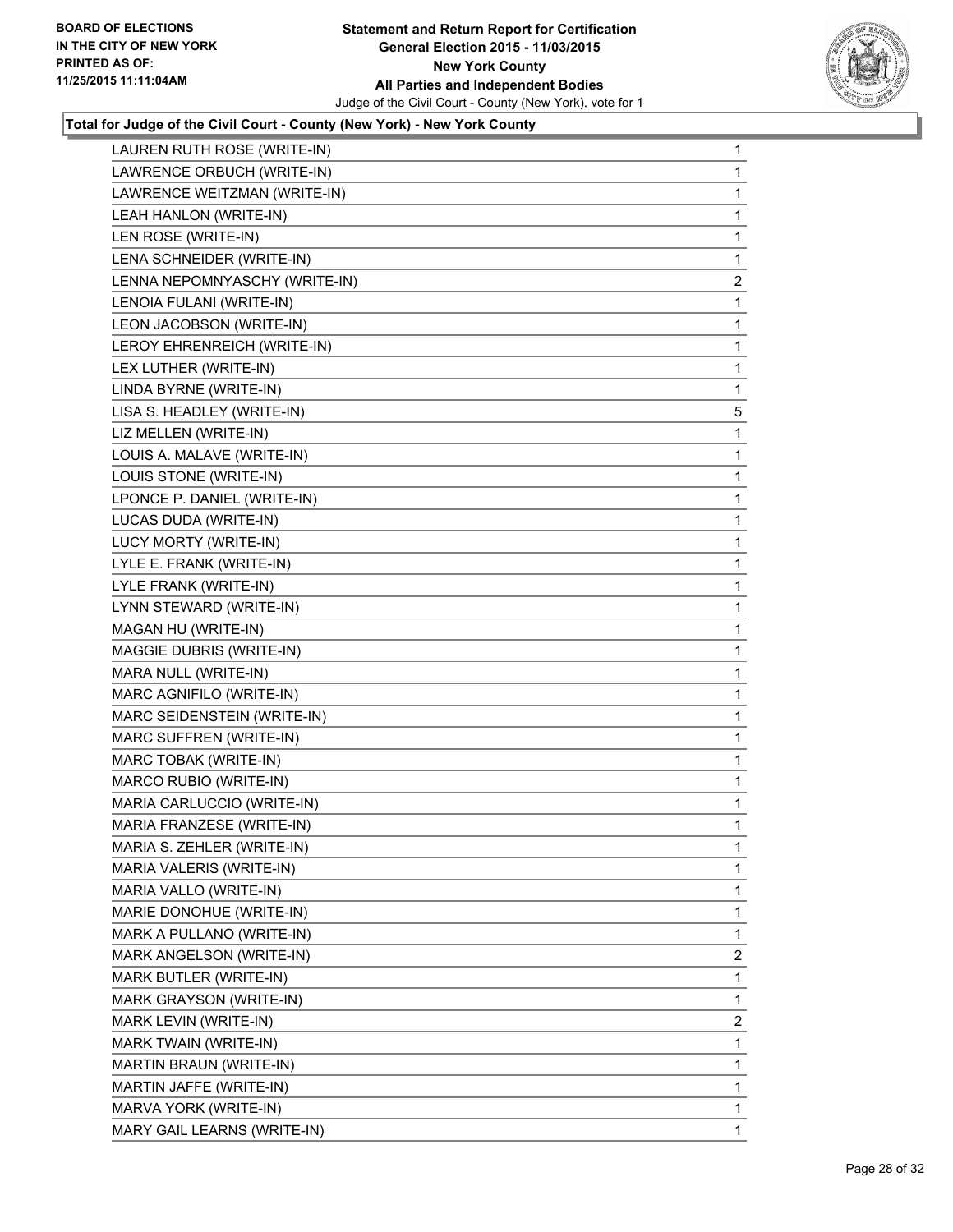

| MARY KISSEL (WRITE-IN)           | 1 |
|----------------------------------|---|
| MATTHEW JOHN MASTERS (WRITE-IN)  | 1 |
| MAURICE OWEN-MICHANE (WRITE-IN)  | 1 |
| MAURIS BIRMAN (WRITE-IN)         | 1 |
| ME TIM (WRITE-IN)                | 1 |
| MEGHAN MCCAIN (WRITE-IN)         | 1 |
| MICHAEL BLOOMBERG (WRITE-IN)     | 5 |
| MICHAEL CONFORTO (WRITE-IN)      | 1 |
| MICHAEL DORM (WRITE-IN)          | 1 |
| MICHAEL FLEISCHMAN (WRITE-IN)    | 1 |
| MICHAEL GRIMM (WRITE-IN)         | 1 |
| MICHAEL GROSSMAN (WRITE-IN)      | 1 |
| MICHAEL GURAL MAELLO (WRITE-IN)  | 1 |
| MICHAEL LASKAWY (WRITE-IN)       | 1 |
| MICHAEL M. TALLEY (WRITE-IN)     | 1 |
| MICHAEL MOSCATT (WRITE-IN)       | 1 |
| MICHAEL PRIMEGGIA (WRITE-IN)     | 1 |
| MICHAEL RYAN (WRITE-IN)          | 1 |
| MICHELLE HOLMAN (WRITE-IN)       | 1 |
| MIKE JUDGE (WRITE-IN)            | 1 |
| MIKE NEWTON (WRITE-IN)           | 1 |
| MITCHELL EITEL (WRITE-IN)        | 1 |
| MITCHELL G. SHAPIRO (WRITE-IN)   | 1 |
| MITCHELL TENZER (WRITE-IN)       | 1 |
| MITT ROMNEY (WRITE-IN)           | 1 |
| MORRIE L. KLEINBART (WRITE-IN)   | 1 |
| MURRAY ZUCKIE (WRITE-IN)         | 1 |
| NADINE NANDRAM (WRITE-IN)        | 1 |
| NANCY WANN (WRITE-IN)            | 1 |
| NATHANIEL BOTWINICK (WRITE-IN)   | 2 |
| NEIL RISS (WRITE-IN)             | 1 |
| <b>NEIL SCHNECK (WRITE-IN)</b>   | 1 |
| NEVA NEFF (WRITE-IN)             | 1 |
| NICK BARNABY (WRITE-IN)          | 1 |
| NICK LUNGO (WRITE-IN)            | 1 |
| NIEL DE GROSSSE TYSON (WRITE-IN) | 1 |
| NILS LENNARTSON (WRITE-IN)       | 1 |
| NOACH DEAR (WRITE-IN)            | 1 |
| OLIVER WENDALL HOLMES (WRITE-IN) | 1 |
| OMAR CAPRA (WRITE-IN)            | 1 |
| PATRICK DALY (WRITE-IN)          | 1 |
| PATRICK MCELHONE (WRITE-IN)      | 1 |
| PATRICK STAR (WRITE-IN)          | 1 |
| PAUL BULKLEY-LOGSTON (WRITE-IN)  | 1 |
| PAUL H ZULKOWITZ (WRITE-IN)      | 1 |
| PAUL J. KEFER (WRITE-IN)         | 1 |
|                                  |   |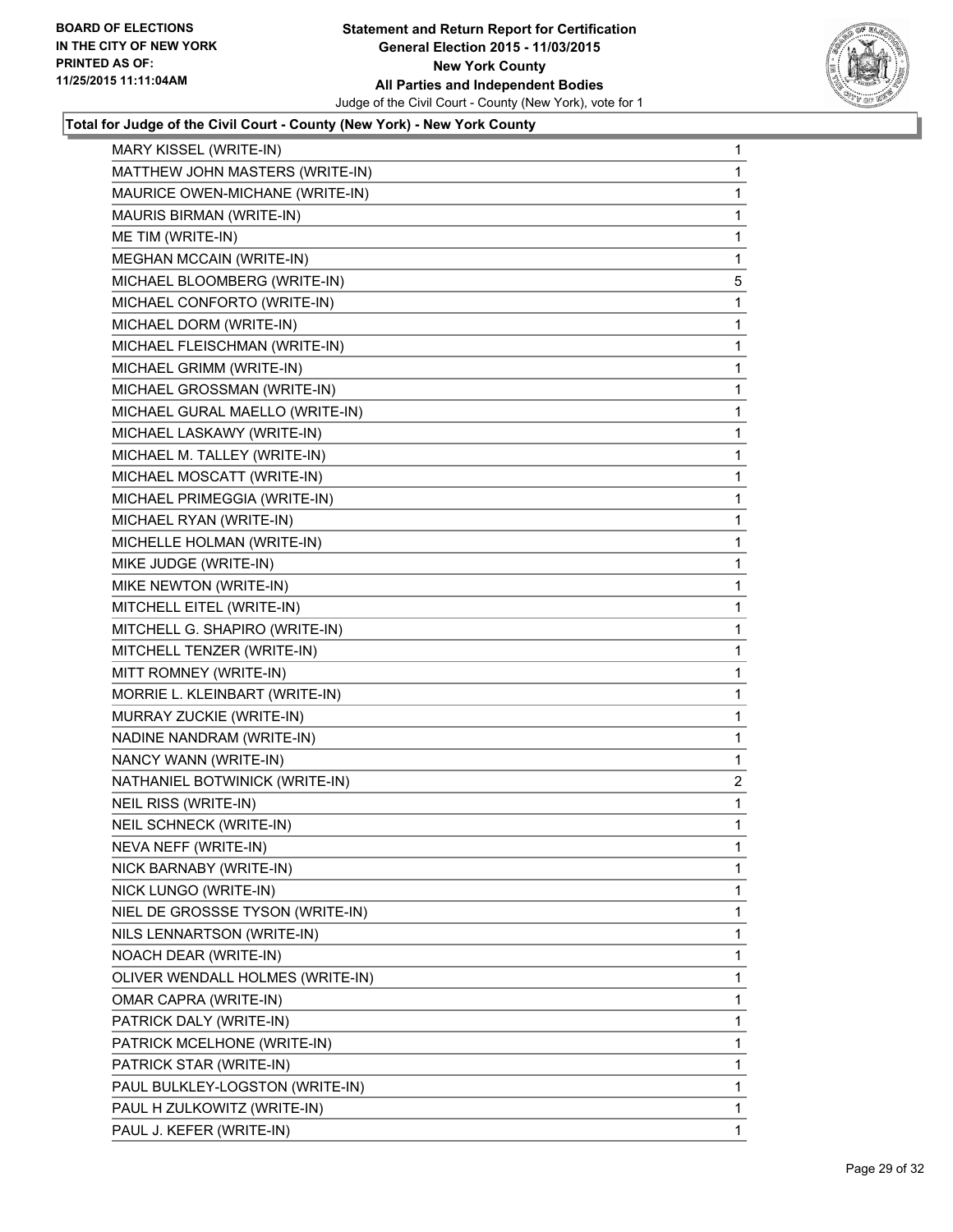

| PAUL ORDA (WRITE-IN)              | 1              |
|-----------------------------------|----------------|
| PETER B. SULLIVAN (WRITE-IN)      | 1              |
| PETER C HEIN (WRITE-IN)           | 1              |
| PETER HEIN (WRITE-IN)             | $\overline{c}$ |
| PETER HIEN (WRITE-IN)             | 1              |
| PETER LUBITZ (WRITE-IN)           | 1              |
| PETER MILLIGAN (WRITE-IN)         | 1              |
| PRAVEER SEVAK (WRITE-IN)          | 1              |
| RACHAEL HARDING (WRITE-IN)        | 1              |
| RACHEL LAWTER (WRITE-IN)          | 1              |
| RAND PAUL (WRITE-IN)              | 2              |
| RANDELL JACKSON (WRITE-IN)        | 1              |
| RANDY ENG (WRITE-IN)              | 1              |
| RAYMOND KELLY (WRITE-IN)          | $\mathbf{2}$   |
| RAYMOND VALERIO (WRITE-IN)        | 1              |
| RAYMONDO BRUCE (WRITE-IN)         | 1              |
| REBECCA SACK (WRITE-IN)           | 1              |
| RHODEE LELINA (WRITE-IN)          | 1              |
| RICHARD M. SAWICKI (WRITE-IN)     | 2              |
| RICHARD TSAI (WRITE-IN)           | $\mathbf{2}$   |
| RIZALINA VILLANUEVA (WRITE-IN)    | 1              |
| ROBERT BRILL (WRITE-IN)           | 1              |
| ROBERT GREENBERG (WRITE-IN)       | 1              |
| ROBERT JOSMAN (WRITE-IN)          | 1              |
| ROBERT KALISH (WRITE-IN)          | 1              |
| ROBERT KIRK (WRITE-IN)            | 1              |
| ROBERT L. MORGAN (WRITE-IN)       | 1              |
| ROBERT L. PEREA (WRITE-IN)        | 1              |
| ROBERT M. BRILL (WRITE-IN)        | 1              |
| ROBERT MITCHELL THEISS (WRITE-IN) | 1              |
| ROBERT RODRIGUEZ (WRITE-IN)       | 1              |
| ROBERT S. GREEN ESQ (WRITE-IN)    | 1              |
| ROBERT S. JOHNSON (WRITE-IN)      | 1              |
| ROBERT STEPAMEK (WRITE-IN)        | 1              |
| ROGER E SMITH (WRITE-IN)          | 1              |
| RON KUBY (WRITE-IN)               | 1              |
| ROY REARDON (WRITE-IN)            | 1              |
| RUBY RIMS (WRITE-IN)              | 1              |
| RUDOLPH GIULIANI (WRITE-IN)       | 7              |
| RUSTY SHACKLEFORD (WRITE-IN)      | 1              |
| RUTHANN ROBSON (WRITE-IN)         | 1              |
| SABRINA CHOSED (WRITE-IN)         | 1              |
| SABRINA KRAUS (WRITE-IN)          | 3              |
| SAHIL KHERA (WRITE-IN)            | 1              |
| SAM ATERSTON (WRITE-IN)           | 1              |
| SAM JONES (WRITE-IN)              | $\mathbf{1}$   |
|                                   |                |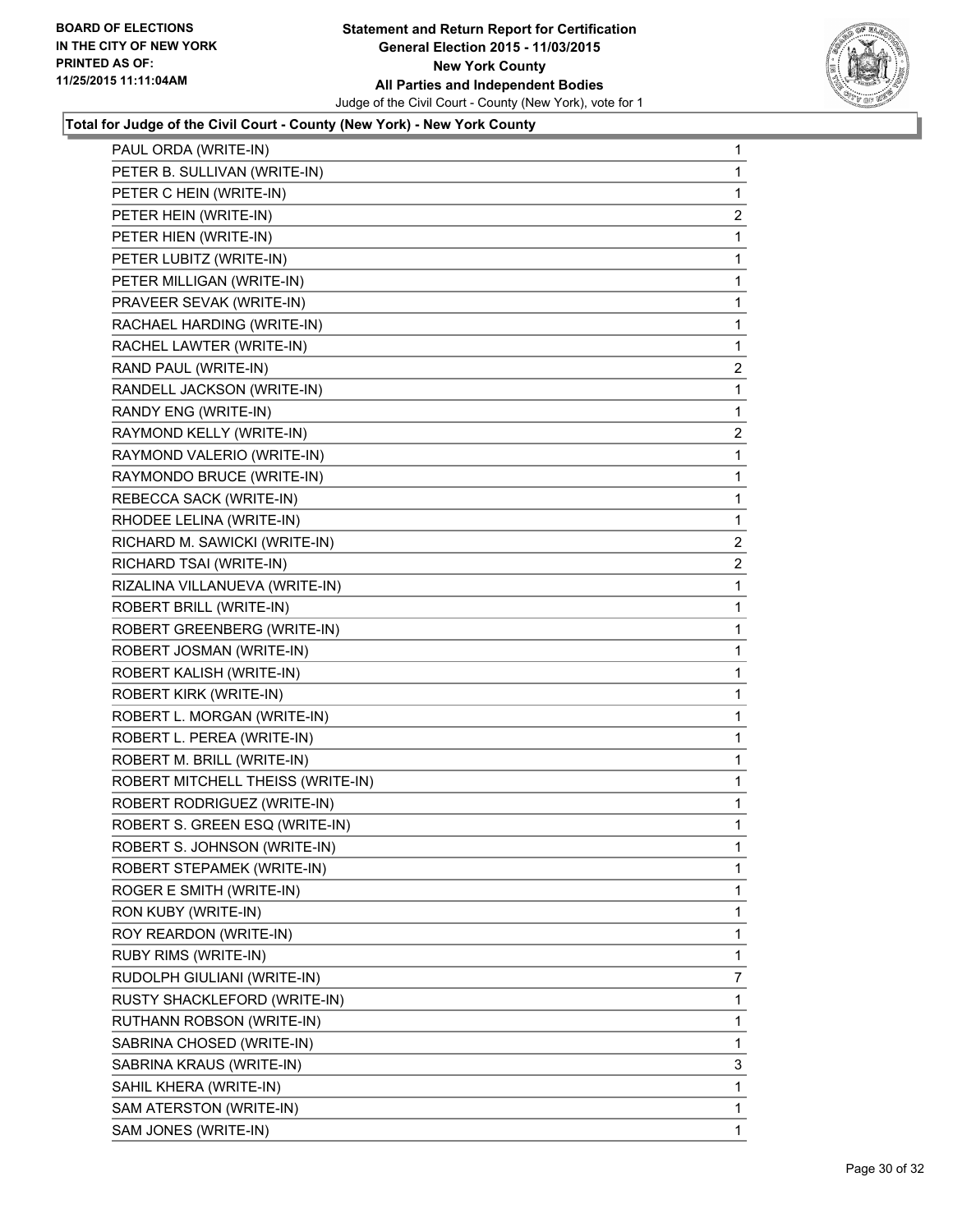

| SANDRA DAY O'CONNER (WRITE-IN)           | 1            |
|------------------------------------------|--------------|
| SANDRA SHOHET (WRITE-IN)                 | 1            |
| SARA ARROW (WRITE-IN)                    | 1            |
| SCOTT RUESTERHOLZ (WRITE-IN)             | 1            |
| SCOTT SPITZER (WRITE-IN)                 | 1            |
| SEAN HEANITY (WRITE-IN)                  | 1            |
| SEAN VERA (WRITE-IN)                     | 1            |
| SEBASTIAN WINTORMUTE (WRITE-IN)          | 1            |
| SEBASTIEN MARTINEZ (WRITE-IN)            | 1            |
| SETH KORNBLUTH (WRITE-IN)                | 1            |
| SHAUTRICE JONES (WRITE-IN)               | 1            |
| SHEA FINK (WRITE-IN)                     | 1            |
| SHEILA BOSTON (WRITE-IN)                 | 1            |
| SHELDON LEVY JR (WRITE-IN)               | 1            |
| SHLOMIT AROUBAS (WRITE-IN)               | 1            |
| SIOBHAN NEVILLE (WRITE-IN)               | 1            |
| SLIVIA NG (WRITE-IN)                     | 1            |
| SONDRA B. MORROF (WRITE-IN)              | 1            |
| SOON KOPLIK (WRITE-IN)                   | 1            |
| SPENCER HECHWOLF (WRITE-IN)              | 1            |
| STEPHANIE ZYCWSKI (WRITE-IN)             | 1            |
| STETSON KENNEDY (WRITE-IN)               | 1            |
| STEVE BENNETT (WRITE-IN)                 | 1            |
| STEVEN BLITZ (WRITE-IN)                  | 1            |
| STEVEN E. GREER (WRITE-IN)               | 1            |
| STEVEN MATZ (WRITE-IN)                   | 1            |
| STEVEN MOEHER (WRITE-IN)                 | 1            |
| SUE ANN HOOHNY (WRITE-IN)                | 1            |
| SUSAN CONHEIM (WRITE-IN)                 | 1            |
| SUSAN CURR (WRITE-IN)                    | 1            |
| SUSAN DANSKER (WRITE-IN)                 | 1            |
| SUSAN HOCHBERG (WRITE-IN)                | 1            |
| SUSAN KONE (WRITE-IN)                    | 1            |
| SUSAN REIM (WRITE-IN)                    | 1            |
| SYLVIA KATZ (WRITE-IN)                   | 1            |
| TAL KEDEM (WRITE-IN)                     | 1            |
| TANYA KENEDY (WRITE-IN)                  | 1            |
| TANYA KENNEDY (WRITE-IN)                 | 3            |
| TED CRUZ (WRITE-IN)                      | 1            |
| TERESA KLAUM (WRITE-IN)                  | 1            |
| THE HONORABLE HAROLD BORTON I (WRITE-IN) | 1            |
| THOMAS LEHRMAN (WRITE-IN)                | 1            |
| THOMAS MULLEN (WRITE-IN)                 | 1            |
| THOMAS PAOLICELLI (WRITE-IN)             | 1            |
| THOMAS SHANAHAN (WRITE-IN)               | 1            |
| TIFFANY ANN PETRAKOV (WRITE-IN)          | $\mathbf{1}$ |